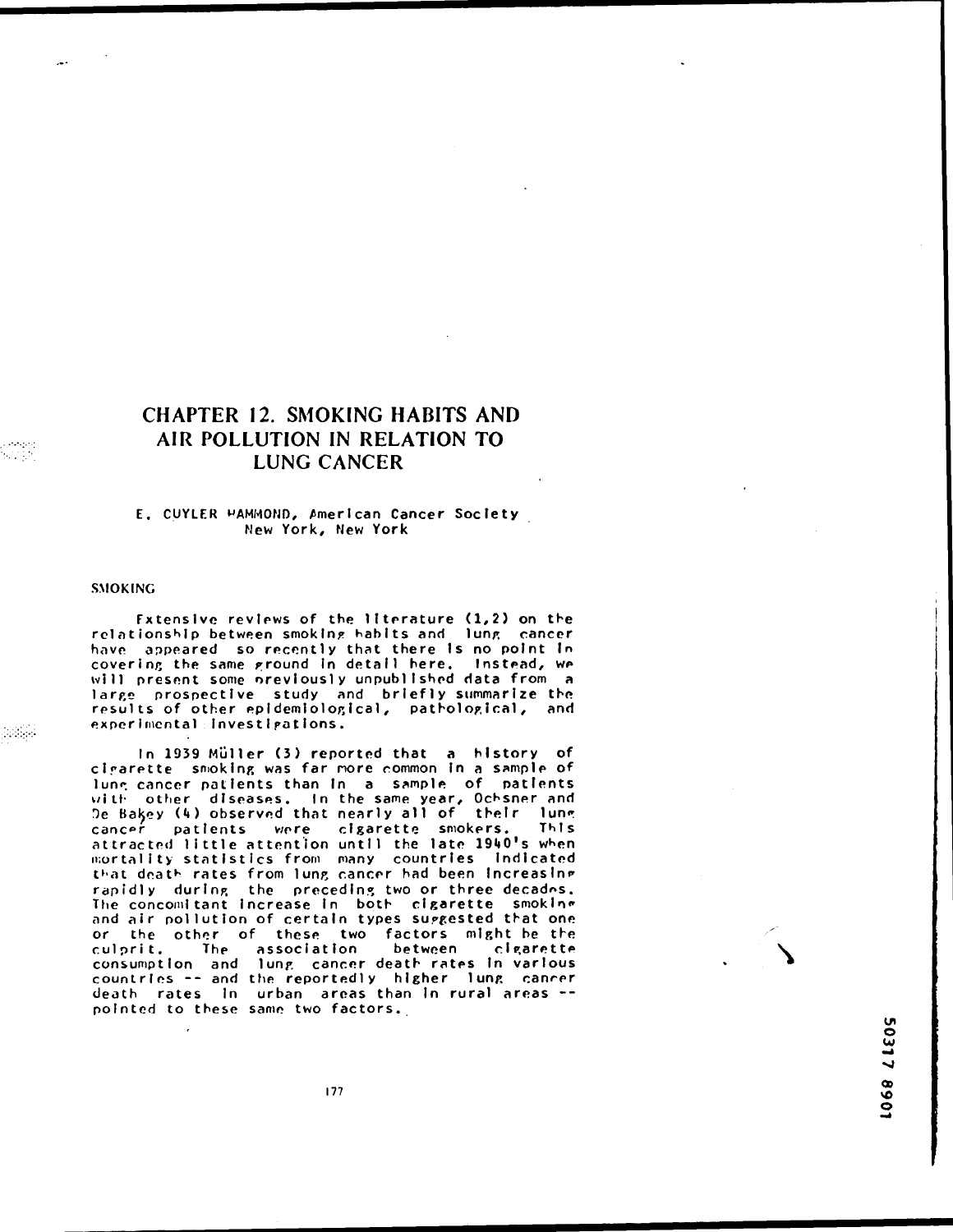# E . CUYLER HAMMOND

In 1950, Wynder and Rraham (5) ana Levin et al . (6) reported the results of retrospective studies in which a history of cigarette smoking (particularly heavy cigarette smoking) was found In a far hiRher proportion of lung cancer patients than control subjects . The same was found In 1952 by Doll and HI11 (7) and in many retrospective studies caried out by other Investlgators in later years .

The results of two prospective studies (8,9), first reported in 1954, confirmed the association between cigarette smoking and lung cancer death rates, as did the results of several<br>prospective studies (10-14). Findings in prospective studies (10-14) . Findings in all of these studies are in such good agreement that It suffices to present data from just one of them as described below.

Starting on October 1, 1959 volunteer workers of the American Cancer Society enrolled over 1,000,000 men and women and requested each of them to answer a detailed questionnaire includinr, questions on smokiny habits, place of residence, occupational exposures, and many other factors. The study area covered 1,121 counties in 25 states. Many of these counties are rural and far removed from any large city; but 16 of the 20 largest cities in the United States, as well as many smaller cities, towns, and suburban areas were Included . Nearly 99% of the subjects were traced for the ensuing six years; and at two-year intervals surviving subjects were requested to answer brief questionnaires, Causes of death were<br>ascertained\_from\_death\_certificates, Whenever\_cancer was mentioned on a death-certificate, the doctor, hospital, or cancer registry was requested to supply additional medical information .

Findings on smoking in relation to death rates were last presented after tFe subjects had been traced for four years (15). The data about to be described cover the entire six-year period and 5,736,868 nerson-years of exposure to risk (2,472,758 man-years and 3,264,110 woman-years) of subjects ared 35-84 at the start of the study. Durine the six years, 2,063 of the male subjects and 327 of the female subjects died of lung cancer. The subjects were divided into five-year are eroups according to their ages at the time they enrolled in the study.

50317 8902

t

t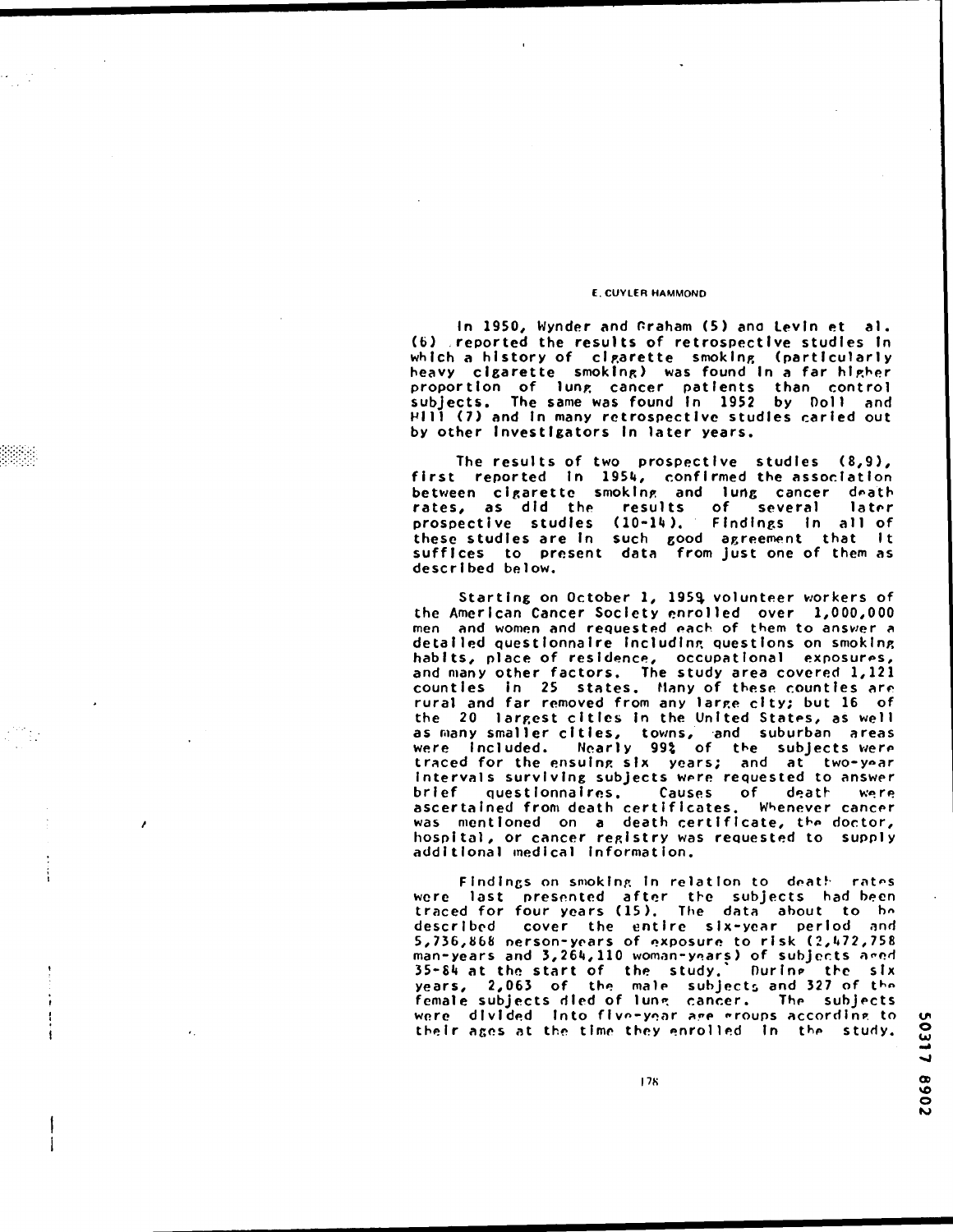Death rates were computed for each of these five-year date-of-birth cohorts by dividing the number of deaths during the six years by the person-years of exposure to risk. Age-standardized death rates for broader age groups were computed by averaging the component five-year group rates weighted by the total number of subjects in each component five-year Are group .

# Findings In Men

 $\sim 10^6$ 

Table 1 shows lung cancer death rates of the male subjects classified by type of smoking (lifetime history), and by age at time of enrollment In the study. The death rates were lowest in men who never smoked regularly; somewhat higher in pipe and cigar smokers who had never smoked cigarettes regularly; far higher In cigarette smokers who had also smoked pipes or cigars; and highest In men with a history of smoking only cigarettes .

Mortality ratios were calculated by dividing the death rate of men in each smoking category by the death rate of men who never smoked regularly. For age group 35-84, the mortality ratio was 1.00 for men who had never smoked regularly, 2.23 for men with a history of only pipe smoking, 2.15 for men with a history of only cigar smoking, 8.23 for men with a history of cigarette and other types of smoking, and <sup>10</sup> .08 for men with a history of only cigarette smokinr .

Table 2 is confined to men who were currently smokin $\boldsymbol{\xi}$  cigarettes regularly at the time that they enrolled In the study (some of them also smoked or had smoked pipes or cigars regularly). They are classified in three different ways: 1) by current number of cigarettes smoked per day; 2) by degree of Inhalation of cigarettes smoked; and 3) by are at start of cigarette smoking. These three indices of exposure are highly correlated with each other. For exposure are highly correlated with each other. example, men who started cigarette smoking at an early age tend to smoke more cigarettes a day and• tend to inhale the smoke more deeply than men who started cigarette smokinq later in life (16) .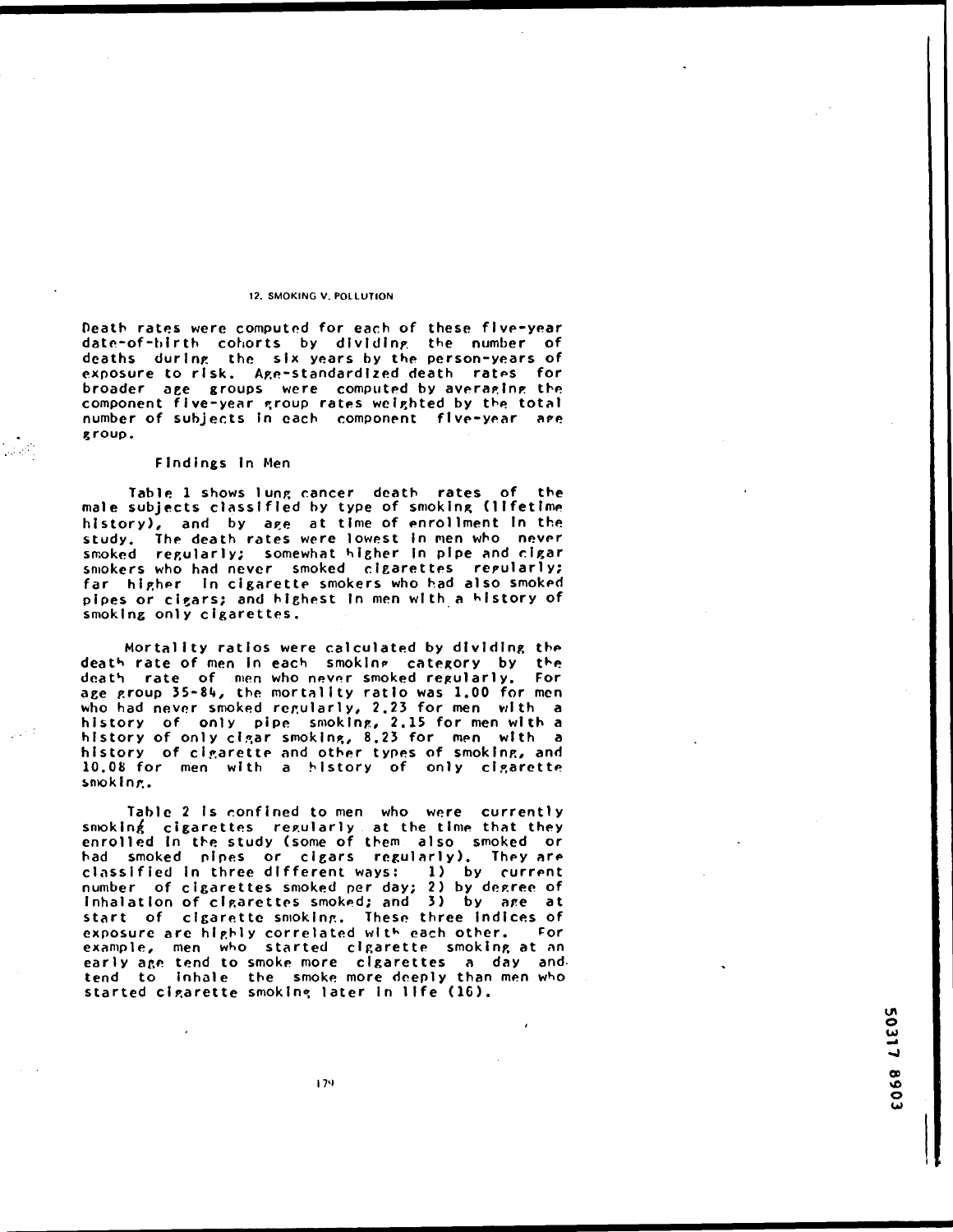| TABLE 1 -- NUMBER OF MEN WHO DIED OF LUNG CANCER, AGE-STANDARDIZED |
|--------------------------------------------------------------------|
| DEATH RATES PER 100,000 MAN-YEARS AND MORTALITY RATIOS,            |
| BY TYPE OF SMOKING (LIFFTIME HISTORY) AND AGE AT START             |
| OF STUDY.                                                          |

|                                                                                                                     | Are 35-54                    |                                              | Age 55-69                                        |                                                  | Age 70-84                                      |                                                   | All ares 35-84                              |                                               |                       |
|---------------------------------------------------------------------------------------------------------------------|------------------------------|----------------------------------------------|--------------------------------------------------|--------------------------------------------------|------------------------------------------------|---------------------------------------------------|---------------------------------------------|-----------------------------------------------|-----------------------|
| Type of smoking<br>(lifetime history)                                                                               | No. of<br>Deaths             | Death<br>Rate                                | No. of<br>Deaths                                 | Death<br>Rate                                    | No. of<br>Deaths                               | Death<br>Rate                                     | No. of<br>Deaths.                           | Death<br>Rate                                 | F                     |
| Never smoked regularly<br>Pipe only<br>Pipe and cigar<br>Cigar only<br>Cigarette & other<br>Cigarette only<br>Total | 21<br>G<br>145<br>127<br>602 | 14<br>45<br>꾟                                | 41<br>17<br>9<br>27<br>355<br>$\frac{743}{1192}$ | 19<br>50<br>24<br>46<br>167<br>$\frac{216}{132}$ | 21<br>15<br>11<br>9<br>98<br>$\frac{115}{269}$ | 35<br>110<br>81<br>54<br>295<br><u>III</u><br>155 | 83<br>34<br>21<br>42<br>598<br>1285<br>2063 | 13<br>29<br>16<br>28<br>107<br>꾟              | <b>CUYLER HAMMOND</b> |
| ٠                                                                                                                   |                              |                                              | Lung Cancer Mortality Ratios (Men)               |                                                  |                                                |                                                   |                                             |                                               |                       |
| Never smoked regularly<br>Pipe only<br>Pipe and cigar<br>Cigar only<br>Clgarette & other<br>Cigarette only          |                              | 1.00<br>0.71<br>0.29<br>2.00<br>6.43<br>8.14 |                                                  | 1,00<br>2.63<br>1.26<br>2.42<br>8.79<br>11.37    |                                                | 1.00.<br>3.14<br>2.31<br>1.54<br>8.43<br>8.89     |                                             | 1.00<br>2.23<br>1.23<br>2.15<br>8.23<br>10.08 |                       |

z 0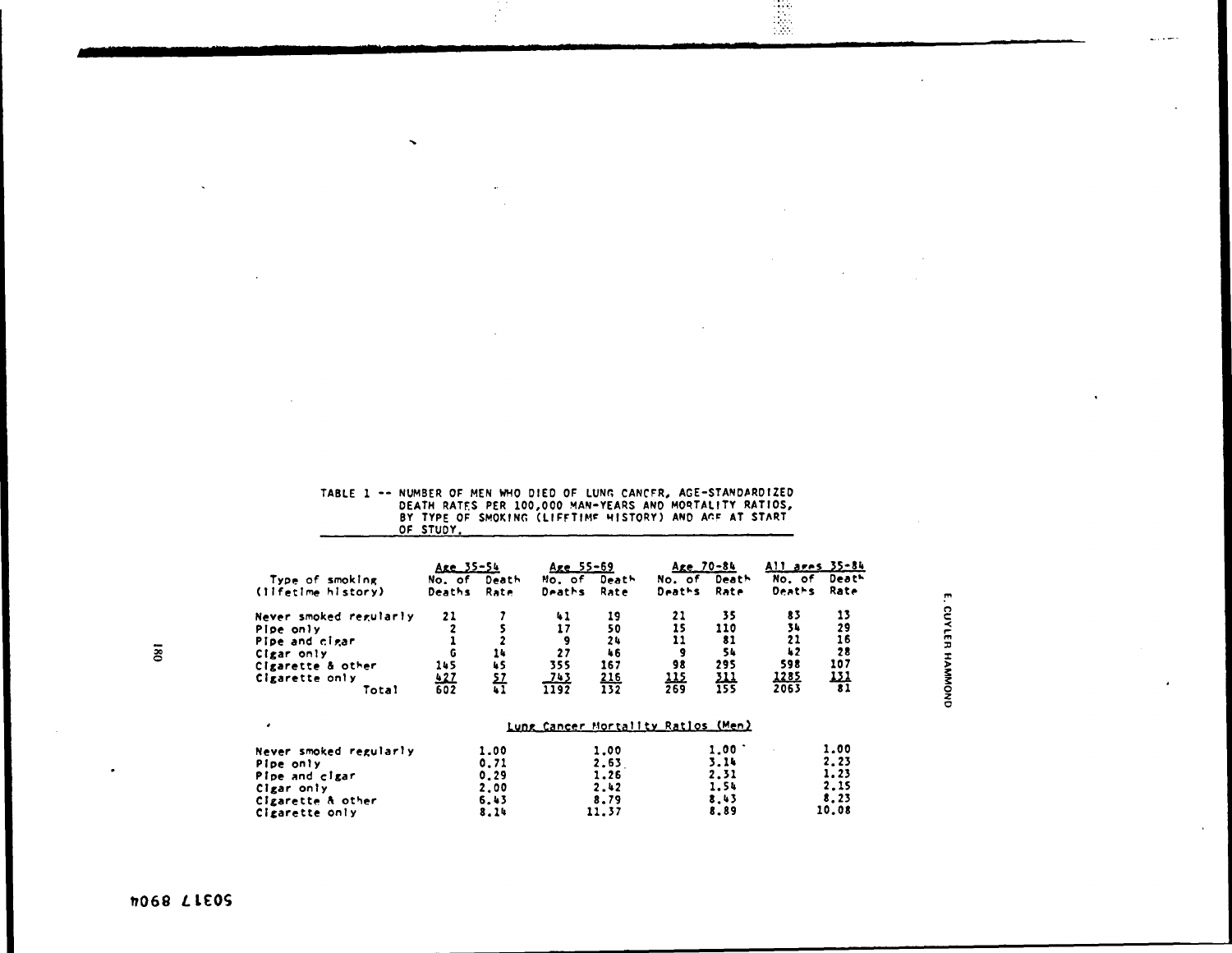Lung cancer death rates Increase with degree of exposure as measured by each of the three indices. For example, the lung cancer mortality ratio (ages 35-84) increased from 4 .62 for men who smoked one to nine cigarettes a day up to 18.77 for men who smoked 40 or more cigarettes a day.

In a number of different studies, it has been found that lung cancer death rates are lower amonp former cigarette smokers who gave up the habit, than among men who continue to smoke-cigarettes. One would like to know how soon the risk begins to diminish after the cessation of smoking. This is difficult to ascertain for three reasons :

 $\frac{1}{2} \frac{1}{2} \frac{1}{2}$ 

 $\lambda$ 

- 1) In some instances, symptoms produced by undiagnosed lung cancer may lead a man to stop smoking; and it seems unlikely that giving up smoking would lead to the repression of an already established carcinoma .
- 2) Unless the number of ex-smokers under observation Is extremely large, subjects must be traced for several years to accumulate enough person-years exposure to risk for lung cancer death<br>rates to be reasonably stable rates to be statistically.
- 3) Many smokers give up the habit for a few months or a year or two and then resume smoking again (16) .

Table 3 is confined to men aged 50 to 74 (at the time of enrollment) who either had a lifetime history of only cigarette smoking or who had never smoked regularly . At the time of enrollment, A few subjects said that they had lung cancer; these are excluded.<br>\* The men are divided into three groups according to their status at the time of enrollment: those who were currently smoking, those who had stopped smoking, and those who had never-smoked-regularly.<br>-The ex-smokers are divided by years since last smoking and by former amount of smoking . The current smokers are divided by current amount of smoking.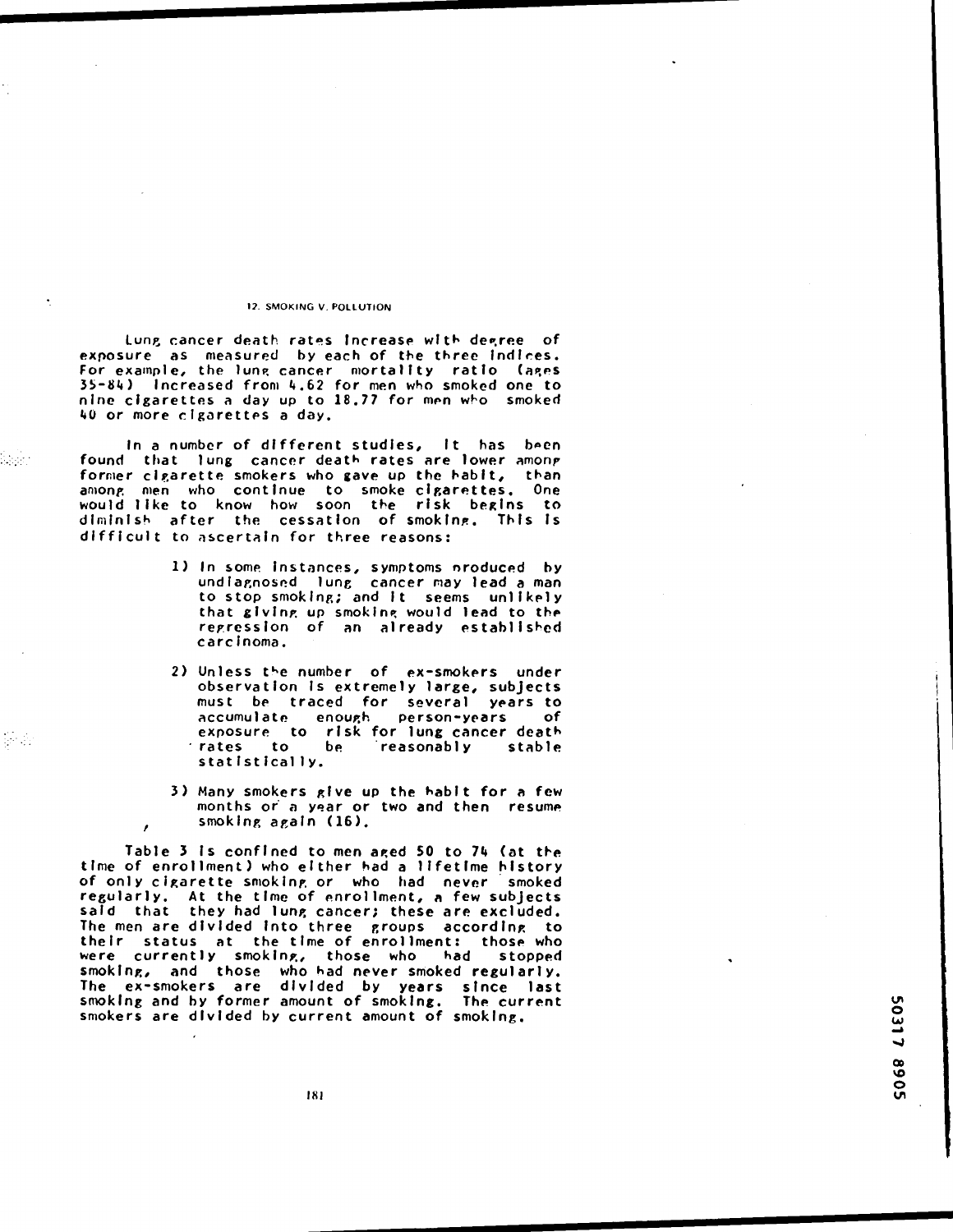|  | TABLE 2 -- NUMBER OF LUNG CANCER DEATHS, AGE-STANDARDIZED DEATH RATES AND |
|--|---------------------------------------------------------------------------|
|  | MORTALITY RATIOS BY CURRENT NUMBER OF CIGARFTTES SMOKED PER DAY,          |
|  | DEGREE OF INHALATION AND AGE BEGAN SMOKING. (FIGURES FOR MEN              |
|  | WHO NEVER SMOKED REGULARLY ARE SHOWN FOR COMPARISON).                     |

 $\frac{1}{2}$ 

 $\ddot{\phantom{0}}$ 

en 1999<br>Sterftes

 $\mathcal{L}$ 

E. CUYLER HAMMOND

| Number of clgarettes<br>a day, degree of<br>inhalation, and age<br>began smoking | Are 35-54 |       | Are 55-69 |       | Age 70-84               |       |        | All ages 35-84 |
|----------------------------------------------------------------------------------|-----------|-------|-----------|-------|-------------------------|-------|--------|----------------|
| Current No. of                                                                   | No. of    | Death | No. of    | Death | No. of                  | Death | No. of | Death          |
| cigarettes a day                                                                 | Deaths    | Rate  | Deaths    | Rate  | Deaths                  | Rate  | Deaths | Rate           |
| $1 - 9$                                                                          | 14        | 37    | 24        | 90    | 5                       | 94    | 43     | 60             |
| $10 - 19$                                                                        | 35        | 37    | 95        | 189   | 21                      | 333   | 151    | 112            |
| $20 - 30$                                                                        | 267       | 74    | 390       | 318   | 44                      | 502   | 701    | 191            |
| $40 +$                                                                           | 67        | 80    | 94        | 399   | 9                       | 788   | 170    | 244            |
| Degree of                                                                        |           |       |           |       |                         |       |        |                |
| inhalation                                                                       |           |       |           |       |                         |       |        |                |
| None                                                                             | 9         | 34    | 48        | 212   | $\overline{\mathbf{z}}$ | 150   | 64     | 104            |
| Slight<br>٠                                                                      | 29        | 41    | 86        | 210   | 15                      | 260   | 130    | 116            |
| Moderate                                                                         | 224       | 67    | 338       | 286   | 33                      | 418   | 595    | 170            |
| Deep                                                                             | 120       | 79    | 131       | 319   | 23                      | 848.  | 274    | 221            |
| Age began smoking                                                                |           |       |           |       |                         |       |        |                |
| $25 +$                                                                           | 11        | 24    | 28        | 99    | 3                       | 60    | 42     | 53             |
| $20 - 24$                                                                        | 68        | 50    | 117       | 228   | 11                      | 303   | 196    | 131            |
| $15 - 19$                                                                        | 217       | 68    | 326       | 310   | 45                      | 581   | 588    | 191            |
| $15$                                                                             | 72        | 105   | 97        | 345   | 16                      | 491   | 185    | 218            |
| Never smoked                                                                     |           |       |           |       |                         |       |        |                |
| regularly                                                                        |           | 7     |           | 19    |                         | 35    |        | 13             |

 $\overline{\mathbf{5}}$ 

9069 Ll£0S

÷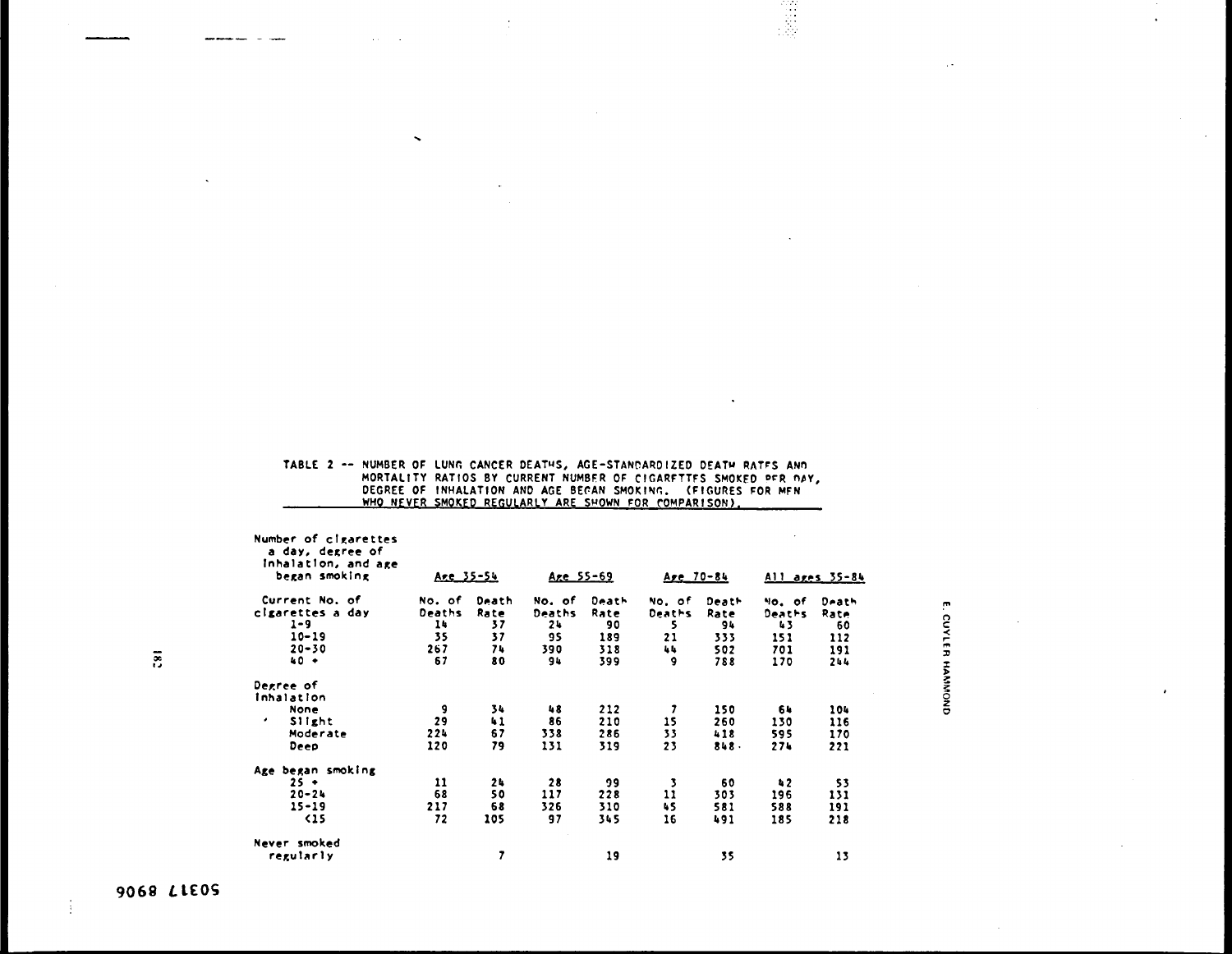|                                    | $\bullet$ | Lung Cancer Mortality Ratios (Men) |       |       |                  |
|------------------------------------|-----------|------------------------------------|-------|-------|------------------|
| Current No. of<br>cigarettes a day |           |                                    |       |       |                  |
| $1 - 9$                            | 5.29      | 4.74                               | 2.69  | 4.62  |                  |
| $10 - 19$                          | 5.29      | 9.95                               | 9.51  | 8.62  |                  |
| $20 - 30$                          | 10.57     | 16.74                              | 14.34 | 14.69 | $\ddot{\circ}$   |
| $40 +$                             | 11.43     | 21,00                              | 22.51 | 18.77 |                  |
| Degree of<br>inhalation            |           |                                    |       |       | SMOKING V.       |
|                                    |           | 11.16                              |       |       |                  |
| None                               | 4.86      |                                    | 4.19  | 8.00  |                  |
| Slight                             | 5.86      | 11.05                              | 7.43  | 8.92  |                  |
| Moderate                           | 9.57      | 15.05                              | 11.94 | 13.08 |                  |
| Deep                               | 11.29     | 16.79                              | 24.23 | 17.00 |                  |
| Age began smoking                  |           |                                    |       |       | <b>POLLUTION</b> |
| $25 +$                             | 3.43      | 5.21                               | 1.71  | 4.08  |                  |
| $20 - 24$                          | 7.14      | 12.00                              | 8.66  | 10.08 |                  |
| $15 - 19$                          | 9.71      | 16.32                              | 16.60 | 14.69 |                  |
| $\langle$ 15                       | 15.00     | 18.16                              | 14.03 | 16.77 |                  |
| Never smoked                       |           |                                    |       |       |                  |
| regularly                          | 1.00      | 1.00                               | 1.00  | 1.00  |                  |

 $\mathcal{L}$ 

 $\overline{\mathbf{x}}$ 

# L069 LL£OS

 $\ddotsc$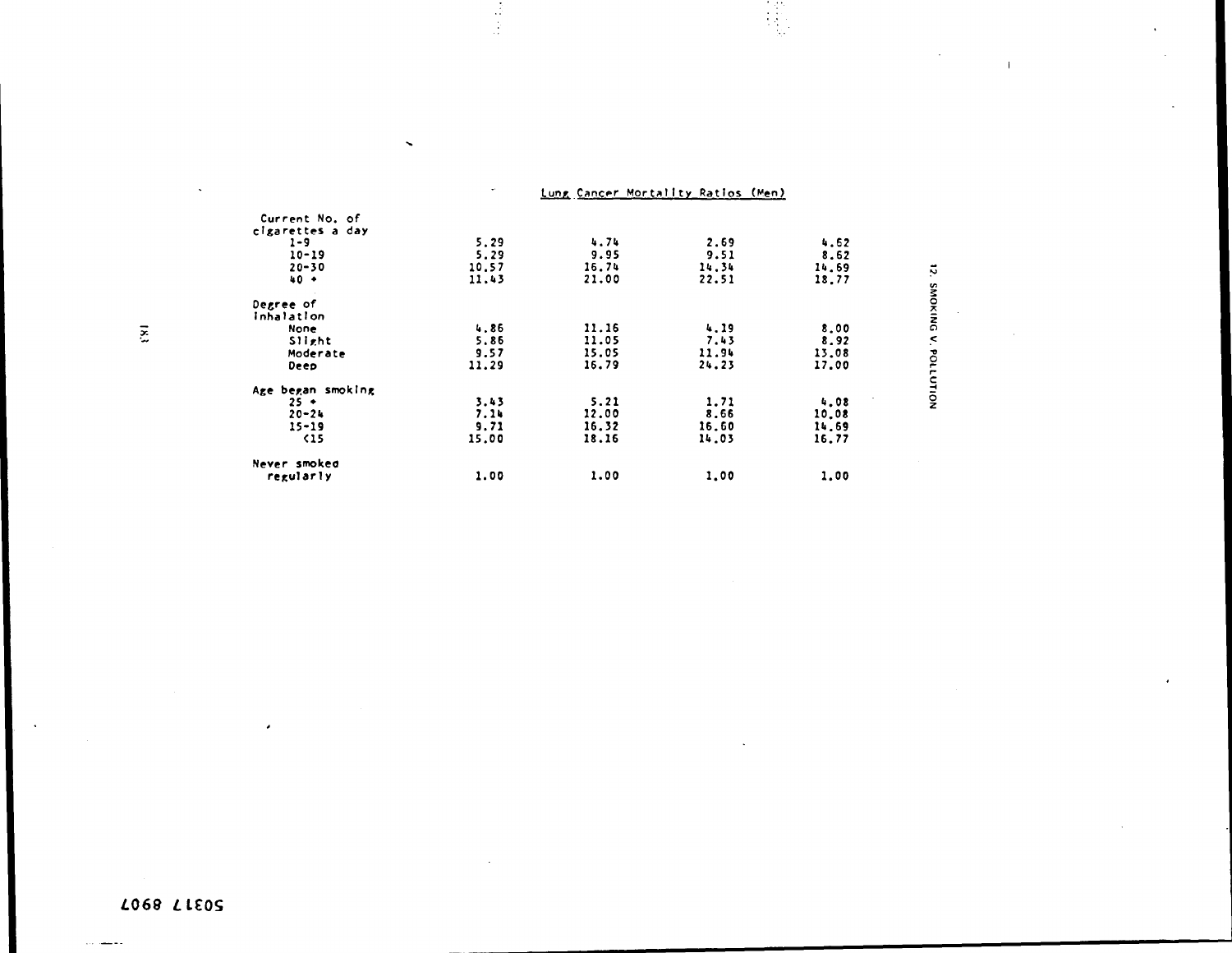# E . CUYLER HAMMOND

From data obtained in repeat questionnaires we know that some of the men here classified as ex-smokers resumed smoking at a later date (this being most frequent among men who had stopped less than two years before enrollment in the study) (16) . We also know that some of those here classified as current smokers gave up the habit at a later date. These changes In habits have not been taken Into consideration because we lack Information on such changes as may have occurred among men-who-died<br>during the two-year intervals between repeat during the two-year questionnaires .

The lung cancer death rates for men who had given up cigarette smoking less than one year before enrolling in the study were about the same as for men who were currently smoking cigarettes at that time. Those who had given up the habit for more than one year had lower lung cancer death rates than the current smokers. Among ex-ciparette smokers, lunr cancer death rates decreased with length of time since last smoking.

# Findings (n Females

i

in the United States, cigarette smoking became a nopular habit among men some years before it started to become popular among women. During the period covered by our study, few women in the older age groups were cigarette smokers; and fewer youne women than young men were cigarette smokers. As a group, the female smokers had taken up the habit later in life than the male smokers, smoked fewer cigarettes a day, tended to Inhalp the smoke less deeply and wore, more likely to smoke low-tar, low-nicotine cigarettes  $(17)$ .

Table 4 shows lung cancer death rates of female subjects classified by their smoking babits, Figures<br>shows .so the line labeled this text of smalle th shown on the line labeled "history of smoking" include ex-smokers as well as current smokers . On lower lines, current smokers are classified by three different indices of exoosure: number of cigarettes smoked per day, degree of inhalation of cigarette smoke, and age they began cigarette smoking. Lung cancer death rates are higher in the smokers than in the non-smokers and lncrease with amount of cigarette smokinr .

O 00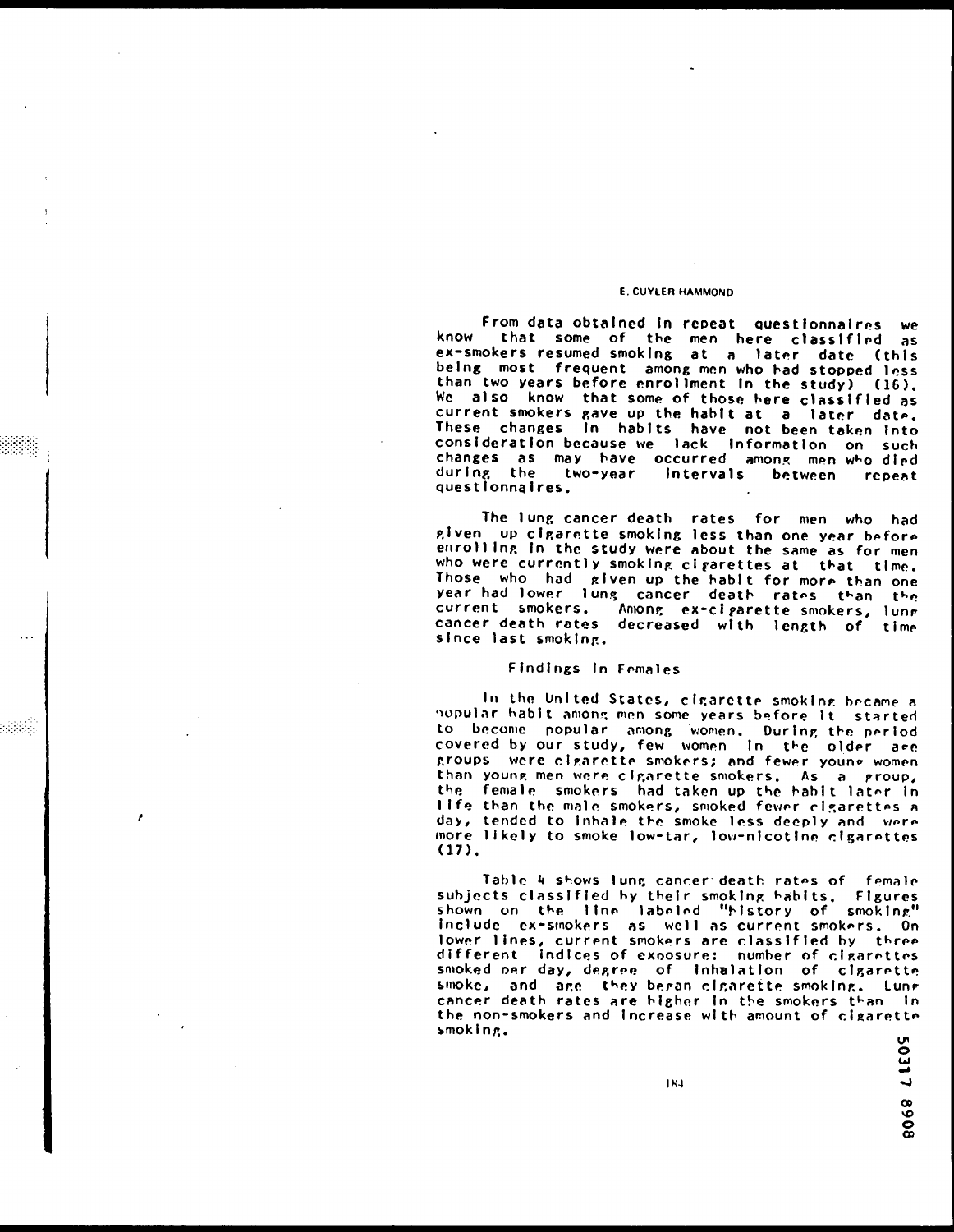TABLE 3 -- ArE STANDARCIZED LUNr, CANCER DEATH RATFS FOR FX-CIGARETTF SMOKFRS WITH A HISTORY OF CIGARETTE SMOKING ONLY, BY FORMER NUMBER OF CIGARETTES<br>SMOKED PER DAY, AND YEARS SINCE LAST CIGARETTE SMOKING. DEATH RATES<br>FOR CURRENT CIGARETTE SMOKERS WITH A HISTORY OF CIGARETTE SMOKING ONLY<br>AND MEN WH

|                                                                |                  |                     | Smoked 1-19 cigarettes a day |                   | Smoked 20 + cigarettes a day |               |  |  |
|----------------------------------------------------------------|------------------|---------------------|------------------------------|-------------------|------------------------------|---------------|--|--|
| Ex-cigarette smokers<br>(years since last<br>cigarette smoked) | No.<br>٥f<br>Men | No.<br>٥f<br>Deaths | Death<br>Rate                | No.<br>٥f<br>Men. | No.<br>٥f<br>Deaths          | Death<br>Rate |  |  |
| Under 1 year                                                   | 812              | 5                   | 114                          | 2,308             | 32                           | 283           |  |  |
| l-4 years                                                      | 1,990            | 6                   | 53                           | 5,662             | 43                           | 162           |  |  |
| 5-9 years                                                      | 1,913            | $\overline{2}$      | 20                           | 6,108             | 30                           | 104           |  |  |
| $10 + \text{years}$                                            | 4,638            | $\overline{2}$      | $\overline{\phantom{a}}$     | 8,681             | 13                           | 29            |  |  |
| Total ex-smokers                                               | 9,353            | 15                  | 28                           | 22,759            | 118                          | 101           |  |  |
| Current cirarette<br>smokers                                   | 24,523           | 154                 | 120                          | 58,739            | 690                          | 271           |  |  |
| Never smoked<br>regularly                                      | 62,590           | 60                  | 16                           | 62,590            | 60                           | 16            |  |  |

 $\vec{v}$ SMOKING V. POLLUTION

 $\overline{\mathbf{x}}$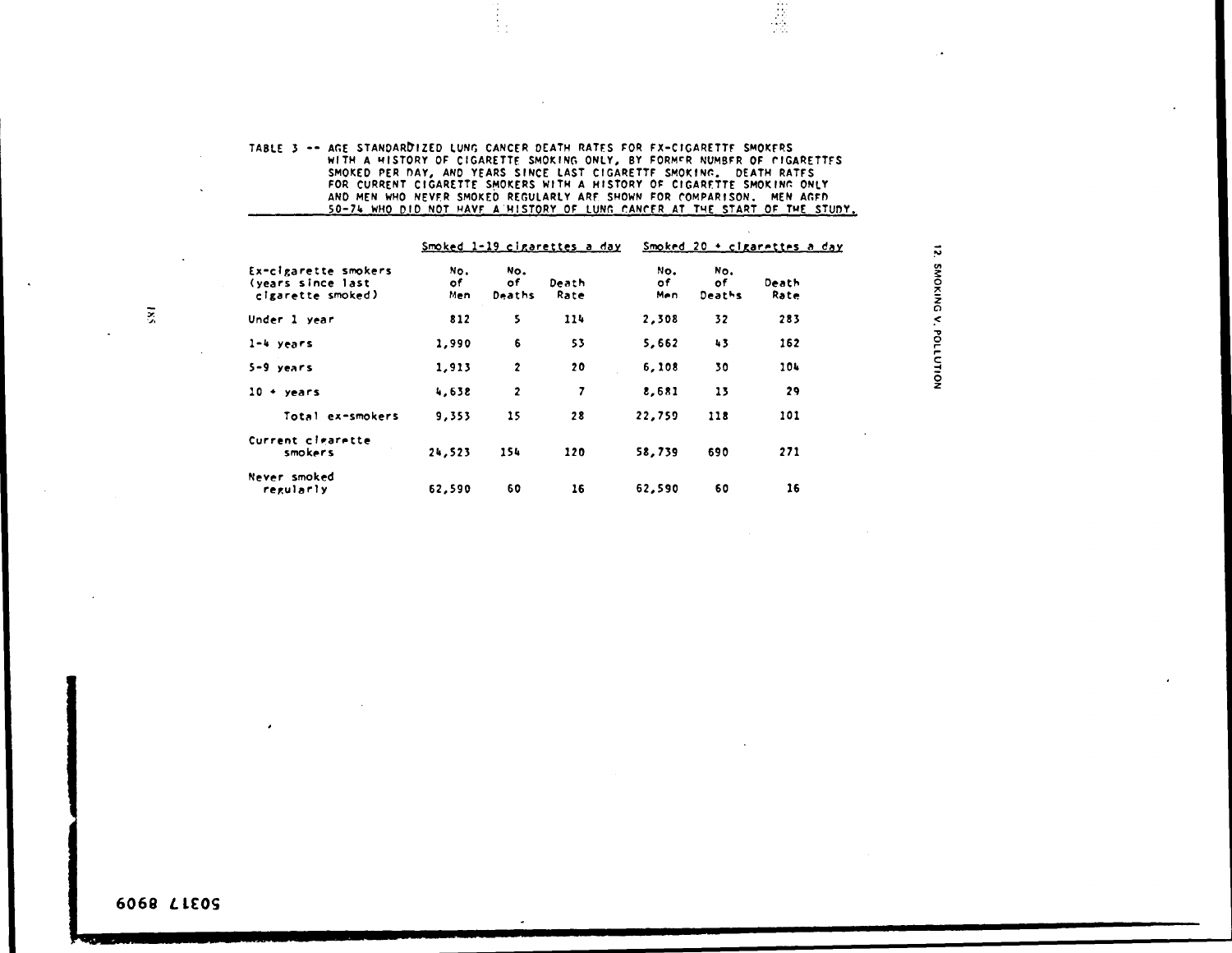# E . CUVLER HAMMOND

The lung rancer death rates and mortality ratios shown In Table 4 for women are not as high as those shown in Table 2 for men. This is almost certainly due in part to difference in exposure. For example, among men and women who smokrd the same number of cigarettes per day, t-e women, as a group, inhalod the smoke less deenly than the men and had started smoking later in life. This difference in habits between the sexes is more pronounced in older than in younger are oroups . However, it probably does not fully account for the sex difference In lunv canrer death rates .

# Other Evidence

t

kale

a la provi

Evidence from histologic studies carried out on men who died and came to autopsy Is fully conslstont with the evidence from epidemiological studies (18,19). Cigarette smoking is associated with the following changes in bronchial epithelium: loss of<br>cilia : in many areas, hyperplasia, squamous In many areas, hyperplasia, metaplasia, a great increase in the number of cells with atypical nuclei, and the occurrenrn of carcinoma-in-sltu . (See Chapter 3 .) All of ti-ese changes occur more frequently In cigarette smokers than in non-smokers, and Increase In frequency with amount of cigarette smoking. Such chanres are found to a far lesser extent In former cifaretto smokprs who gave up the habit some years prior to theli terminal .illness, than In men who continued to smoko cigarettes up to the time of their terminal illness (20) .

Experimental studies have shown that exposure to cigarette smoke inhibits the action of cilia of the<br>bronchial - epithelium (21). This - reduces the bronchial epithelium (21). This reduces the efficiency of removal of foreign material from the bronchial tubes .

Many investigators have produced skin cancer In experimental animals by the application of cigarette smoke condensates (22); and Invasive lunr tumors (includinr, early squamous cell carcinoma) have been produced in beagle dogs by the smoking of non-filter cigarettes dally for over two years (23,24). Such experiments have been carried out primarily as a means of testing the relative carclnoyeniclty of various types of cigarettes and various components of

I .c,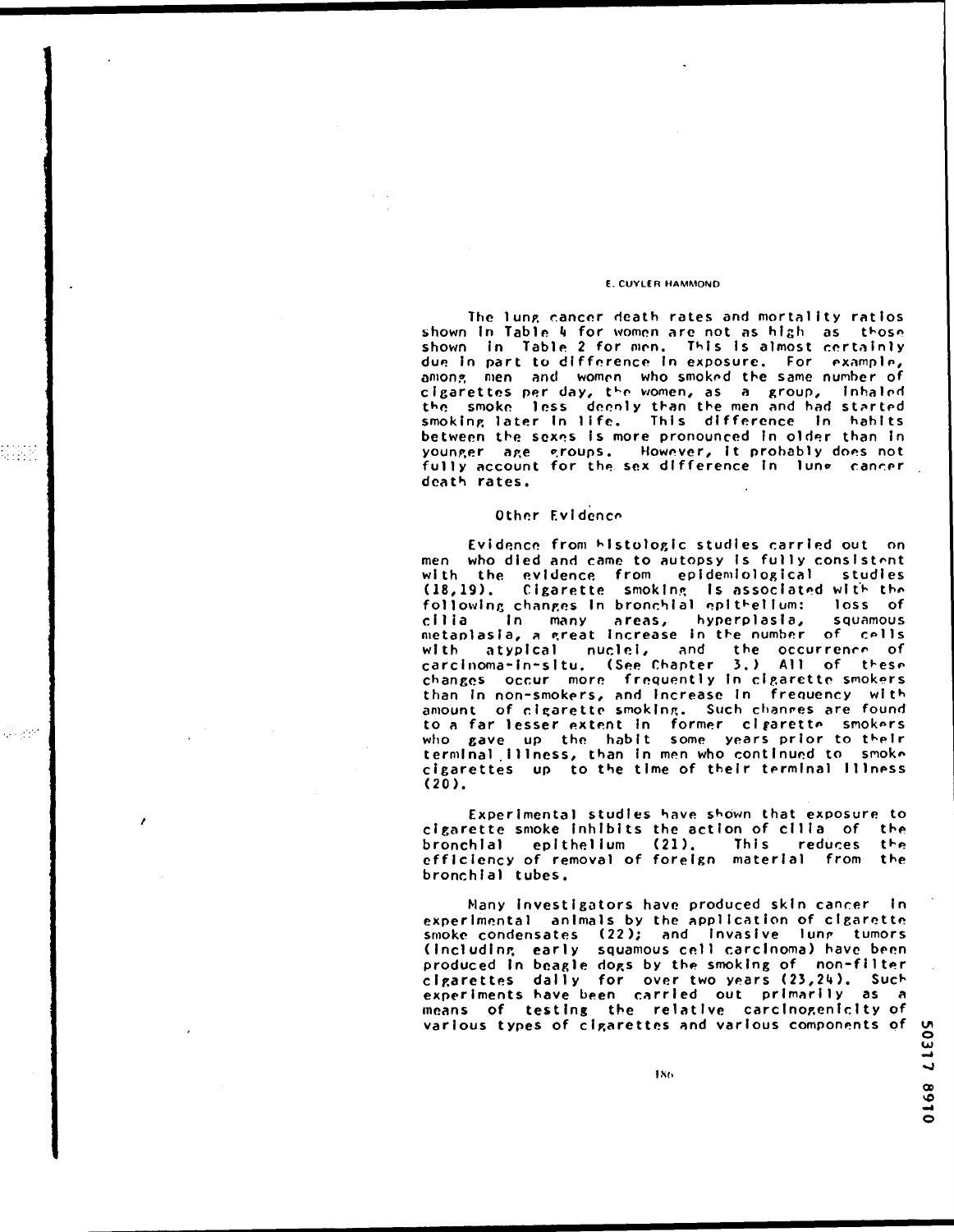cigarette smoke, Hopefully, it may be possible to develop cigarettes which are less potent in respect to the production of lunr cancer than are cigarettes which are most popular at the present time.

# URBAN AIR POLLUTION

It is well established that occupational exposure to certain specific types of air contaminants carries a greatly increased risk of lune cancer . Here we are primarily concerned with urban air pollution to which all residents of modern cities and metropolitan areas are exposed to a greater or lesser degree. However, we cannot altogether avoid<br>the subject of occupational exposure since, in the subject of occupational exposure since, developed countries, a considerable proportion of all men (including many farmers) are occupationally exposed to air contaminants of one sort or another.

Cancer produced by exposure to a chemical agent typically does not occur until long after initial exposure; and, unless the agent is retained in the body, the risk of developing the disease penerally declines if exposure is discontinued. Therefore, the most valid design for investigating the association between exposure to a specified substance and the occurrence of cancer requires knowledge of the<br>, is the tistage of the suscess of sach subject as lifetime history of the exposure of each subject - at least a rough estimate of the time since first exposure and a rough estimate of degree of exposure.<br>As previously described, such information was As previously described, such information<br>obtained in both retrospective and prospe both retrospective and prospective studies of exposure to tobacco smoke. It has also been o6tained with a fair degree of accuracy in many studies of occupational exposure to specific agents . Unfortunately, it would be extremely difficult, if not impossible, to obtain such Information on each subject included in a study of general urban air pollution. There are manifold problems:

> 1) "Urban air pollution" is a non-specific term In the sense that lt covers an extremely wide range of different types<br>of pollution: various gases, organic of pollution: various gases, organic particles, inorganic particles, and even<br>particles too large to be inhaled. There Is probably no urban area in which just one type of air pollutant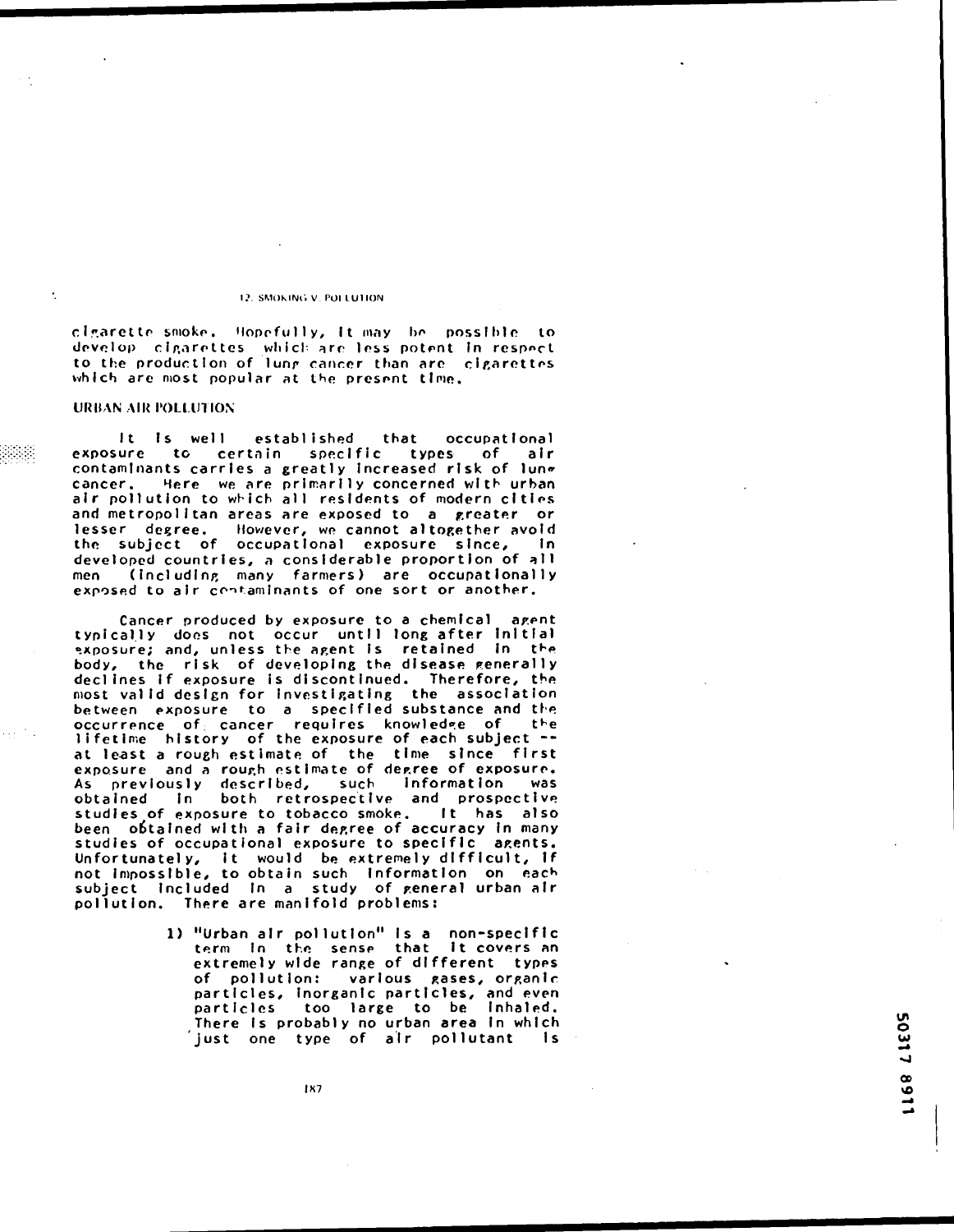| TABLE 4 -- LUNG CANCER (WOMEN), NUMBER OF DEATHS, AGE STANDAPPIZED DEATH RATES. |
|---------------------------------------------------------------------------------|
| AND MORTALITY RATIOS, BY TYPE OF SMOKERS (LIFFTIME HISTORY), CURRENT            |
| NUMBER OF CIGARETTES SMOKED PER DAY, DEGREF OF INHALATION AND AGE               |
| BEGAN SMOKING; BY AGE AT START OF STUDY,                                        |
|                                                                                 |

经营资

 $\ddot{\phantom{0}}$ 

 $\mathcal{A}$ 

|                                         | Age 40-54            |                 | Apc 55-74                               |                                         | All Ages 40-74    |               |
|-----------------------------------------|----------------------|-----------------|-----------------------------------------|-----------------------------------------|-------------------|---------------|
| Smoking history                         | $No.$ $of$<br>Deaths | Death<br>Rate   | No. of<br>Deaths                        | Death.<br>Rate                          | No. of<br>Deaths. | Death<br>Pate |
| Never smoked regularly                  | -45                  | 4               | 121                                     | 13                                      | 166               | 8             |
| History of cigarette<br>smoking         | 94                   | 14              | 67                                      | 31                                      | 161               | 21            |
| Current regular<br>ciearette smoking    |                      |                 |                                         |                                         |                   |               |
| ¥<br>Current No. of<br>cigarettes a day |                      |                 |                                         |                                         |                   |               |
| $\sim$<br>$1 - 9$                       |                      | 6               | 3                                       | 14                                      | 15                | 10            |
| $10 - 19$                               | 18                   | 10              | 16                                      | 31                                      | 34                | 19            |
| $20 - 39$                               | 51                   | $\overline{21}$ | 34                                      | 63                                      | 85                | 39            |
| $40 +$<br>$\epsilon$                    | 1 <sub>c</sub>       | 53              | $\overline{2}$                          | 69                                      | 12                | 60            |
| Degree of                               |                      |                 |                                         |                                         |                   |               |
| inhalation                              |                      |                 |                                         |                                         |                   |               |
| None                                    | 7                    | 10              | $\begin{array}{c} 11 \\ 13 \end{array}$ | $\begin{array}{c} 23 \\ 25 \end{array}$ | 1 <sub>F</sub>    | 16            |
| Slight                                  | 17                   | 13              |                                         |                                         | 30                | 18            |
| Moderate                                | 40                   | 13              | 20                                      | 49                                      | 6€                | 2s            |
| Deen                                    | 21                   | 26              | 9                                       | 99                                      | 30                | 57            |
| Are beran smoking                       |                      |                 |                                         |                                         |                   |               |
| $25 +$                                  | 11                   | 6               | 40                                      | 34                                      | 51                | 18            |
| $20 - 24$                               | 24                   | 16              | 10                                      | 42                                      | 34                | 27            |
| $15 - 19$                               | 43                   | 20              | 9                                       | 67                                      | 52                | 40            |
| < 15                                    | 6                    | 36              | $\blacksquare$                          |                                         | 6                 | 20            |

UYLER HAMA

 $\mathcal{H}_{\frac{1}{2}}$  .  $\frac{1}{2}$  ,  $\frac{1}{2}$ 

x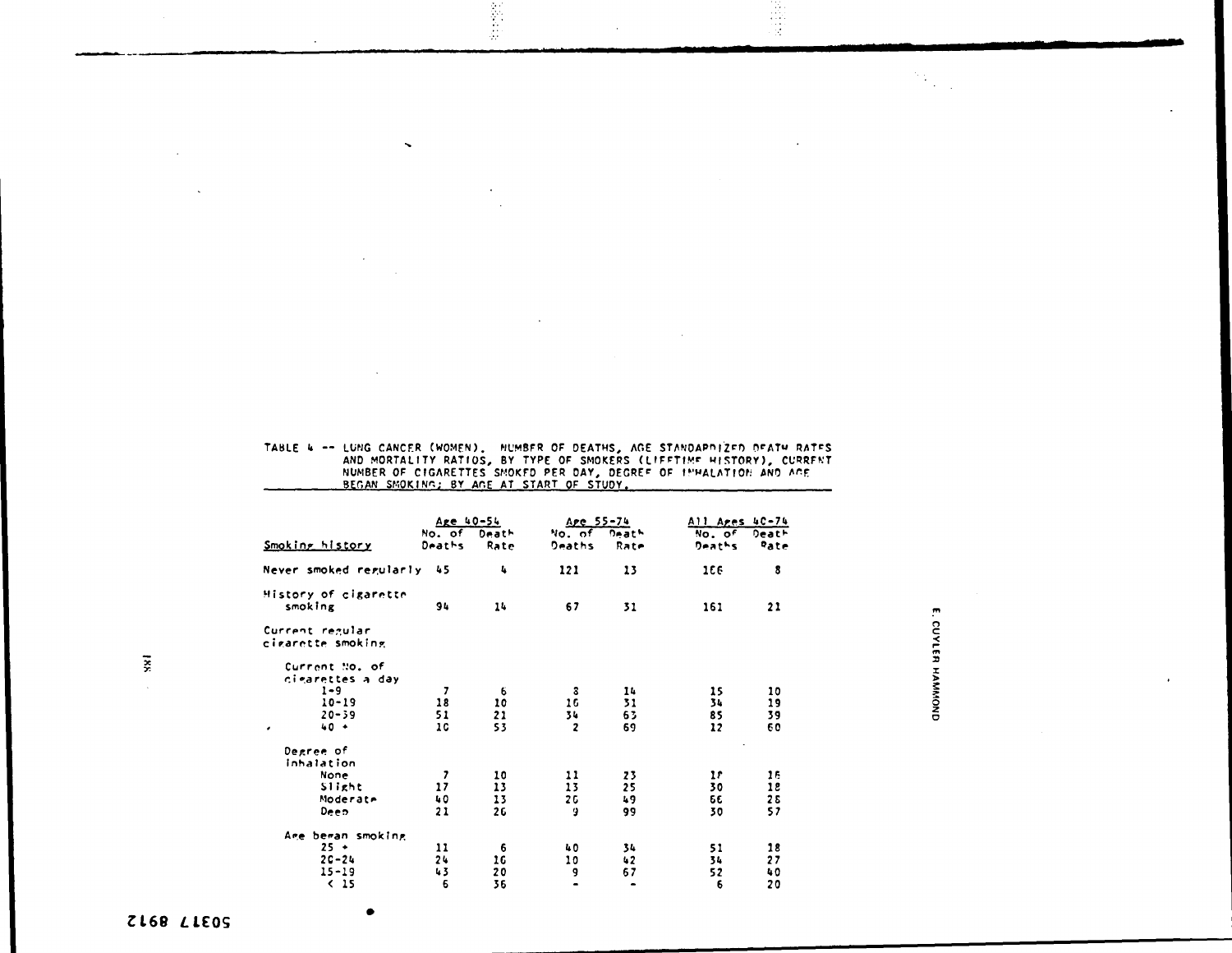|                                                                                   |                               | Lung Cancer Mortality Ratios (Women) |                              |                          |
|-----------------------------------------------------------------------------------|-------------------------------|--------------------------------------|------------------------------|--------------------------|
| Never smoked regularly                                                            | 1.00                          | 1.00                                 | 1.00                         |                          |
| History of cigarette<br>smoking<br>$\sim$                                         | 3.50                          | 2.38                                 | 2.63                         |                          |
| Current regular<br>cigarette smoking                                              | $\mathbf{v}$ .                |                                      |                              |                          |
| Current No. of<br>cigarettes a day<br>$1 - 9$<br>$10 - 19$<br>$20 - 39$<br>$40 +$ | 1.50<br>2.50<br>5.25<br>13.25 | 1.08<br>2.38<br>4.85<br>5.31         | 1.25<br>2.38<br>4.88<br>7.50 |                          |
| Degree of<br>inhalation<br>None<br>Slight<br>Moderate<br>Deep                     | 2.50<br>3.25<br>3.25<br>6.50  | 1.77<br>1.92<br>3.77<br>7.62         | 2.00<br>2.25<br>3.50<br>7.13 | 12. SMOKING V. POLLUTION |
| Age began smoking<br>$25 +$<br>$20 - 24$<br>$15 - 19$<br>$15$                     | 1.50<br>4.00<br>5,00<br>9.00  | 2.62<br>3.23<br>5.15                 | 2.25<br>3.38<br>5.00<br>2,50 |                          |

ءِ<br>-

 $\tilde{\mathbf{z}}$ 

# E l69 L LEOS

 $\ddot{\cdot}$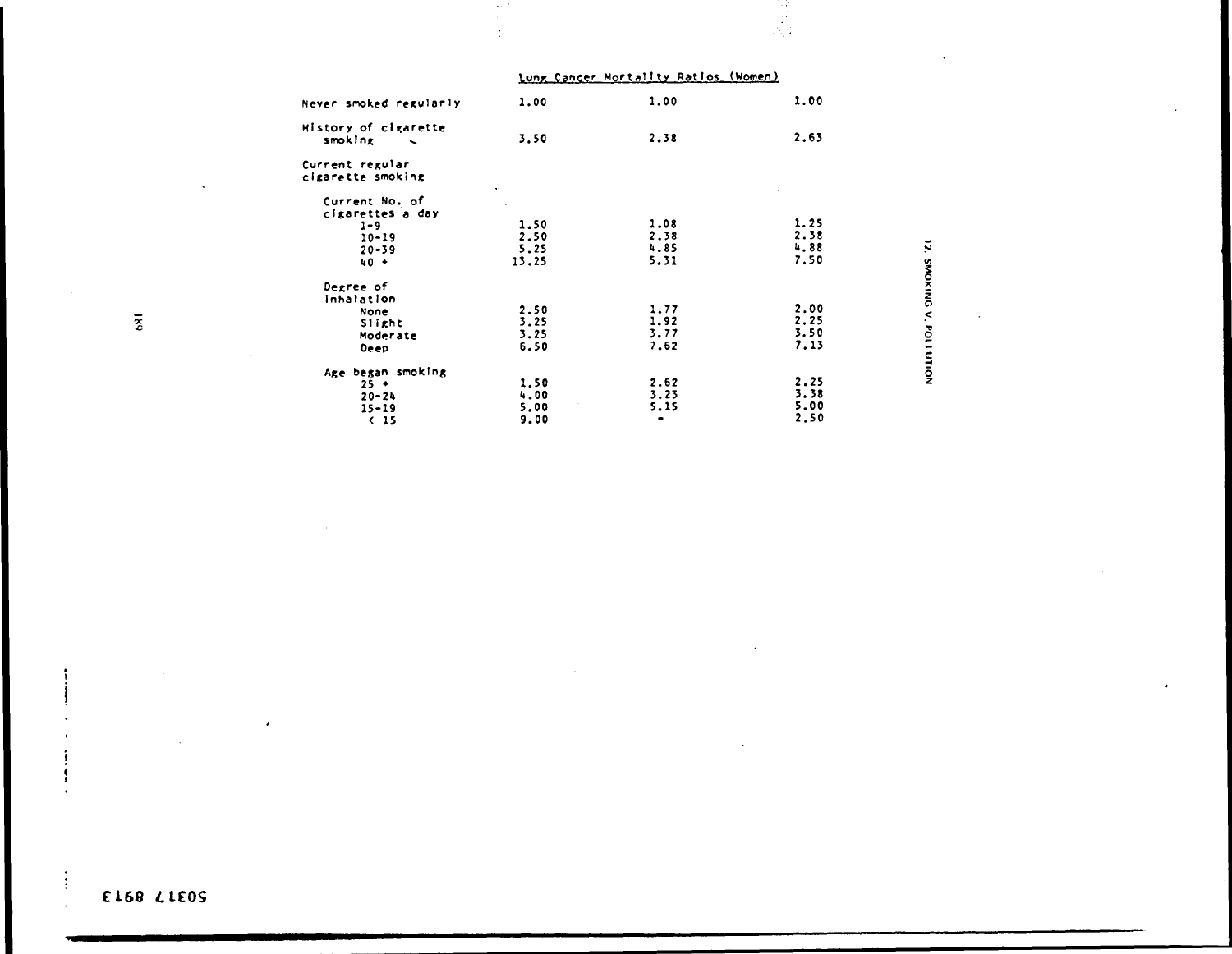# E . CUVLER HAMMOND

present, and probably no two arcas with precisely the same qualitative and quantitative combination of pollutants .

- 2) Within the same metropolitan area, the type and amount of pollution varies In different neighborboods, and varies from<br>day to day and year to year. day to day and year to year.<br>Furthermore, qualltative and Furthermore, qualitative and quantitative analyses of air samples have not been carried out on a routine basis In many localities until recent years, Even-now, one-may question the<br>adequacy of such sampling for adequaey of such sampline for determininy the current exposure of Individuals living in different neighborhoods of the same metropolitan area .
- 3) A large proportion of American men live at some distance from their place of work. They may be exposed to different types and degrees of air pollution at home, on their way to work, and in their place of work.
- 4) Americans are remarkably mobile; many move from one location to another every few years. This complicates the problem of ascertaining the type and extent of exposure. Furthermore, state-of-health can influence whether a person moves from one location to another. This is an additional complicating factor.

Because of these difficulties, we are penerally unable to obtain an accurate estimate of the degree of exposure of an individual to each of various types of air pollutants during his lifetime. As a poor substitute, we can divide individuals into groups by residence history and use this as a very crude index of exposure history. Alternatively, we can ascertain lung cancer death rates in various localities which currently differ in type or degree of air pollution. In some Instances, a compromise hay be made between these two procedures. Whichover procedure Is used, smoking habits and occupational exposure should be taken into consideration.

 $\sim$  . The set of the set of the set of the set of the set of the set of the set of the set of the set of the set of the set of the set of the set of the set of the set of the set of the set of the set of the set of the s

0 w ~ **h** 168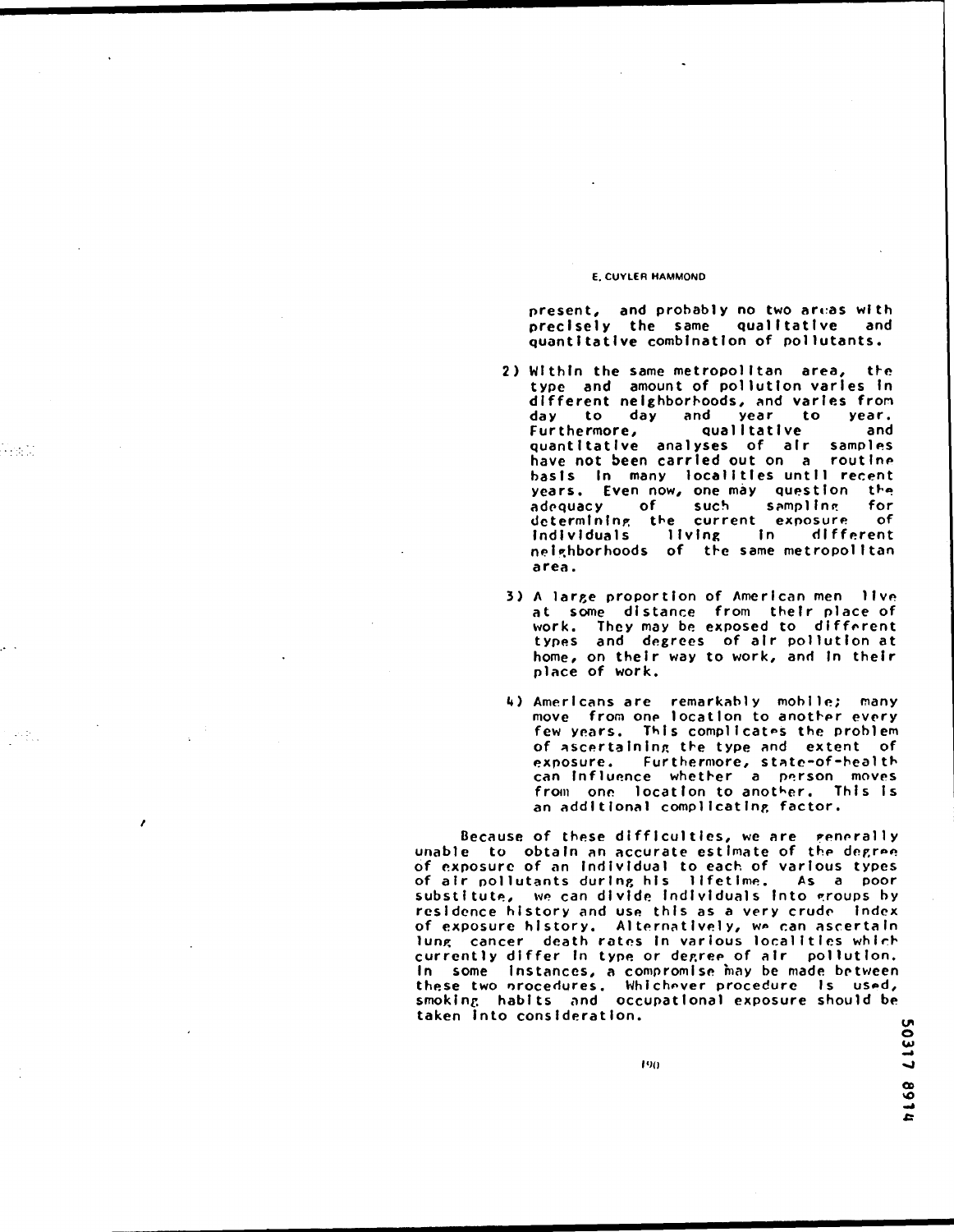Table 5, based upon data from the American Cancer Society's prospective study previously described, is confined to male subjects who, at the time of enrollment, said that they had lived in their present neighborhood for at least ten years. Thus they had a minimum of ten years of exposure to the type and amount of air nollution occurring in their neighborhoods during those years. The total group was divided into six subgroups: men who never smoked regularly, and five sets of smokers classified by type and amount of smoking. Lunr cancer death rates were calculated for men in each five-year group, in each of the six subgroups. These death rates were applied to the man-years of exposure to risk of men in each of the various categories shown in Table 5 . The resulting figures represent the expected number of lung cancer deattis in each category, adjusted for age distribution and smoking habits. The observed number of lung cancer deaths divided by the expected number yields the mortality ratio. By definition, the mortality ratio for all subjects combined is 1 .00 .

2014.

The subjects are divided into various groups by place of residence. Within each of these groups they are subdivided according to whether they said that they were or ever had been occupationally exposed to dust, fumes, :vapors, gases, or X-rays . The exposures reported covered a wide range (e.g., firemen exposed<br>to smoke, garage workers exposed to automobile to smoke, garage workers exposed to exhausts, asbestos workers, miners, farmers exposed to insecticide sprays, etc .) Many of the exposed men probably had only a low level of occupational exposure for a relatively short length of time. Others may have had a high level of exposure for many years .

Without regard to place of residence, the lung cancer mortality ratio was 1.09 for men with occupational exposure and 0 .96 for men wittiout occupational exposure, a relative difference of 13 .5s . In large metropolitan areas, the relative difference between the occupationally exposed and unexposed groups was 2G%, in smaller metropolitan areas  $18\frac{2}{3}$ , and in non-metropolitan areas  $7\frac{2}{3}$ . These differences are probably due to different types of occunational exposures in different areas .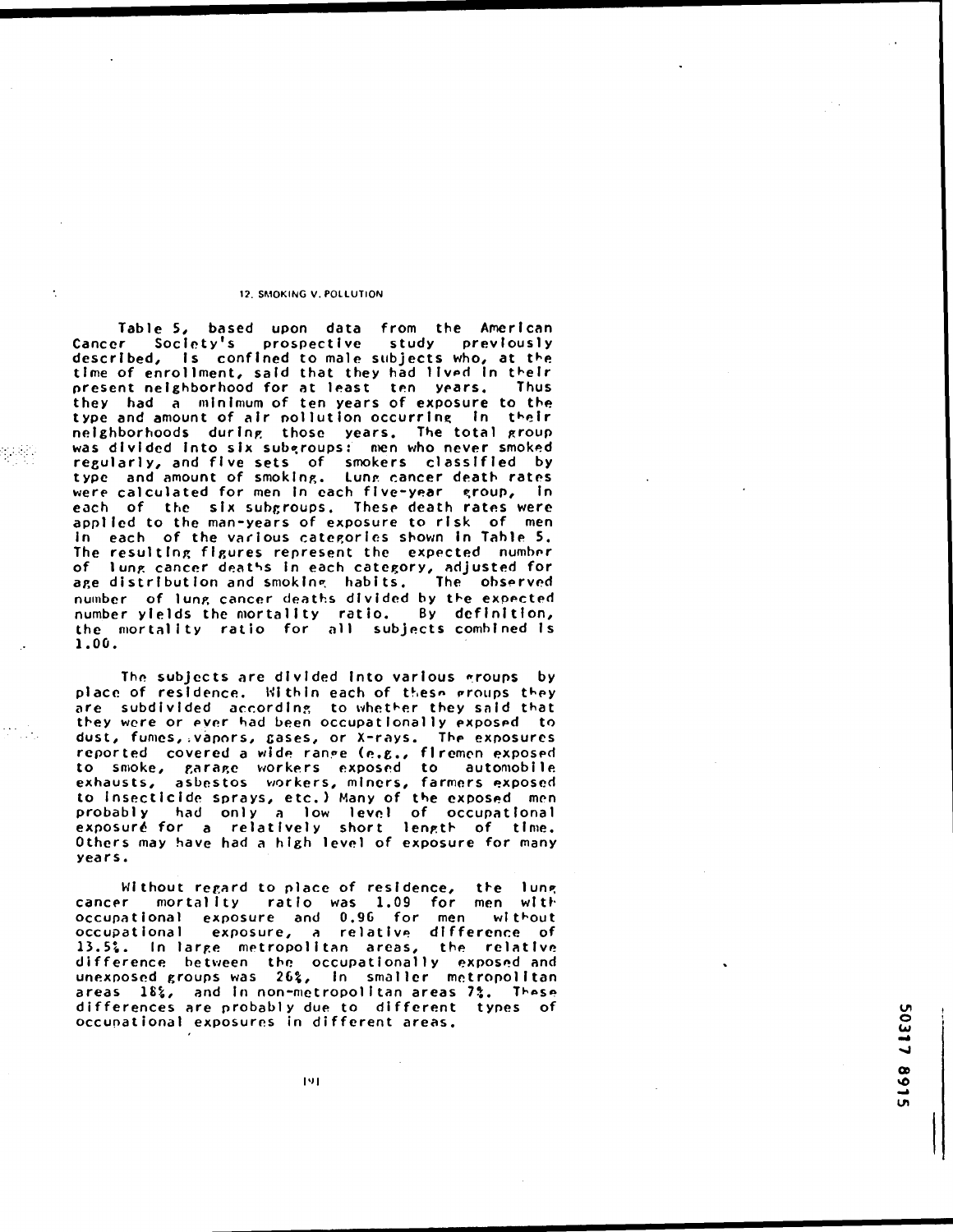| TABLE 5 -- OBSERVED AND EXPECTED NUMBER OF LUNG CANCER DEATHS BY PLACF OF |
|---------------------------------------------------------------------------|
| RESIDENCE AND BY OCCUPATIONAL EXPOSURE TO DUST, FUMES, GASES, OR          |
| X-RAYS. ADJUSTED FOR AGF AND FOR SMOKING HABITS. CONFIMED TO              |
| MEN WHO HAD LIVED IN SAME NEIGHBORHOOD FOR LAST 10+ YEARS.                |

1

|                | Place of residence                                                                                                                                                                        |                   | Occupationally<br>exposed to dust,<br>fumes, etc. |                      | Not occupationally<br>exposed to dust,<br><u>fumes, etc. ___</u> |                         |                      |  |
|----------------|-------------------------------------------------------------------------------------------------------------------------------------------------------------------------------------------|-------------------|---------------------------------------------------|----------------------|------------------------------------------------------------------|-------------------------|----------------------|--|
|                |                                                                                                                                                                                           | Obs.<br>No.       | Exo.<br>No.                                       | Ratio                | Obs.<br>No.                                                      | Exp.<br>No.             | Ratio                |  |
|                | Total, all male subjects                                                                                                                                                                  | 576               | 530.5 1.09                                        |                      | 934                                                              | 979.7                   | 0.96                 |  |
| $\blacksquare$ | Metropolitan area, pop. $1,000,000$ +<br>City<br>Town or Rural                                                                                                                            | 165<br>92<br>73   | 134.1<br>69.1<br>65.0                             | 1.23<br>1.33<br>1.12 | 281<br>168<br>113                                                | 285.7<br>158.3<br>127.4 | 0.98<br>1,06<br>0.89 |  |
| š              | Metropolitan area, pop. <1,000,000<br>City<br>Town or Rural                                                                                                                               | 166<br>92<br>74   | 145.4<br>83.3 1.10<br>62.1                        | 1.14<br>1.19         | 271<br>170<br>101                                                | 280.5<br>184.0<br>96.5  | 0.97<br>0.92<br>1.05 |  |
|                | Non-metropolitan area:<br>Town<br>Rural                                                                                                                                                   | 245<br>102<br>143 | $251.0$ 0.98<br>104.9<br>146.1                    | 0.97<br>0.98         | 382.<br>200<br>182                                               | 413.5<br>199.1<br>214.4 | 0.92<br>1.00<br>0.85 |  |
|                | Los Angeles, Riverside, & Orange<br>Countles, Cal.                                                                                                                                        | 30                | $21.9$ 1.37                                       |                      | 38                                                               | $39.6$ 0.96             |                      |  |
|                | Farmers                                                                                                                                                                                   | 63                | $77.6$ $0.81$                                     |                      | 71                                                               |                         | $92.9$ 0.76          |  |
|                | High particulates (130-180<br>8 Cities:<br>$u$ g/m $\gamma$<br><br>$v_{R}/m^{3}$<br>.,<br>11<br>$(100 - 129)$<br>Moderate<br><br>14<br>88<br>$(35 - 99)$<br>$u_{\mathcal{E}}/m^2$<br>Low  | 45<br>21<br>1.8   | 32.9<br>18.8<br>37.4                              | 1.37<br>1.12<br>1.28 | 66<br>39.<br>110                                                 | 73.9<br>49.5<br>100.1   | 0.89<br>0.79<br>1.10 |  |
| LLEOS          | 9 Cities:<br>$High$ Benz, Sol, $(8.5-15.0 \text{ yr/m}^2)$<br>Ħ<br>11<br>$(6.5 - 7.9 \text{ Hz/m}^2)$<br>10<br>Moderate<br>$\mathbf{H}$<br>n<br>12<br>$(3.4 - 6.3 \text{ kg/m}^3)$<br>Low | 28<br>44<br>33    | 21.0<br>32.7<br>29.2                              | 1.33<br>1.35<br>1.13 | 52<br>65<br>76                                                   | 51.5<br>75.1<br>81.8    | 1.01<br>0.87<br>0.93 |  |

E. CUYLER HAMMOND

9168 LIEOS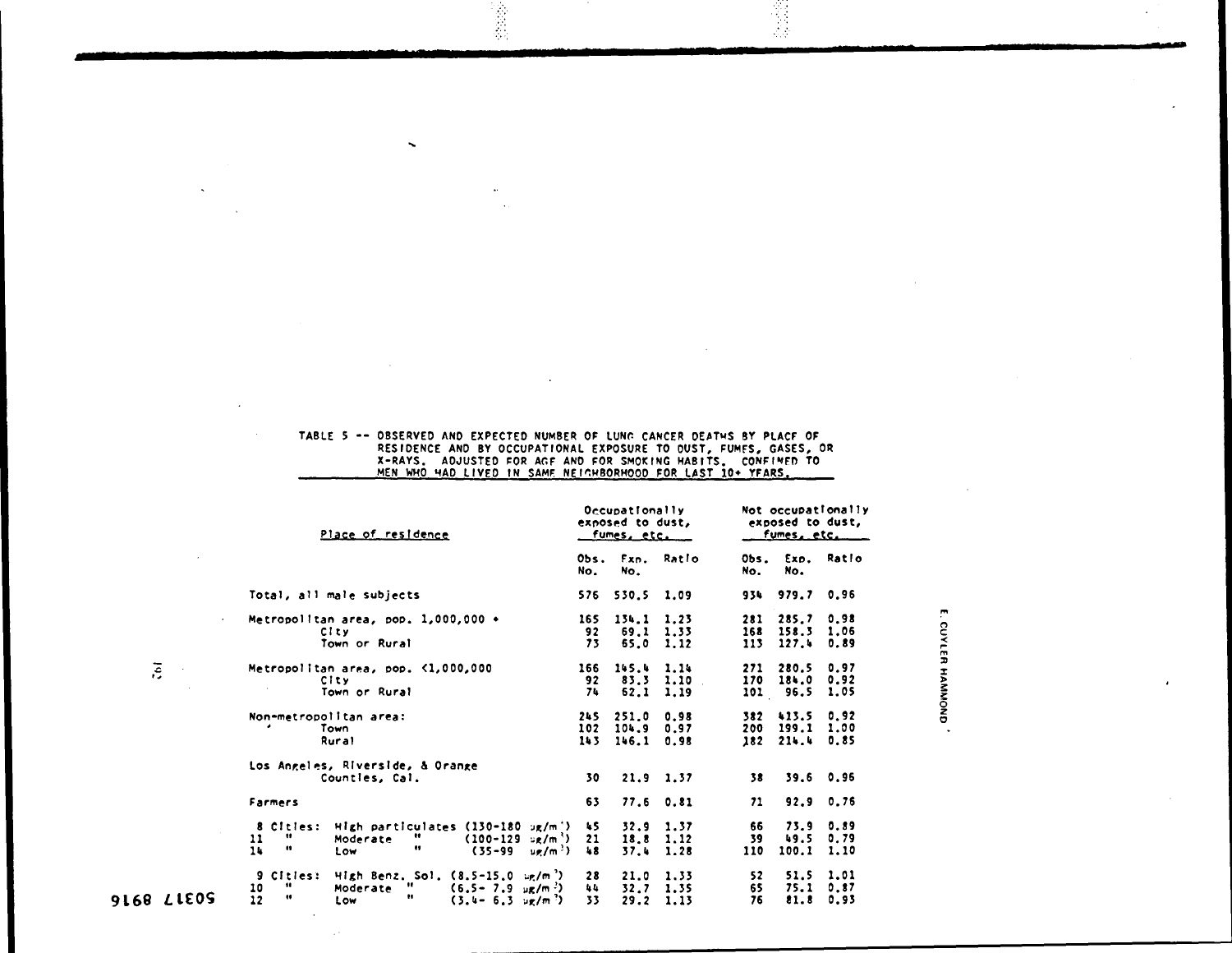Clearly, occupational exposure should be taken into consideration In any study of the possible effects of ceneral urban air pollution. The simplest way of doing this Is to confine attention to men without occupational exposure.

# Men Without Occupational Fxposure

In the top part of Table 5, the subjects are divided into six groups by size of place of residence accordinp, to the 1960 census of the United States . The term "metrop.olitan area" means a county or a group of contiguous counties with at least one city of 50,000+ inhabitants, or "twin cities" with a combined population of at least 50,000 . As used here, the term "town" means a place with a population of 2,500 to 49,999 people, and "rural" means those who live In the country or a village with less than 2,5U0 people . In some metropolitan areas, legally independent towns abut on a central city and, In a non-legal sense, are actually a part of the city (a situation similar to Greater London In contrast to the City of London) .

Generally speaking (but with exceptions), it may be assumed that urban air pollution tends to be greater In large metropolitan areas than in smaller metropolitan areas, far less in non-metropolitan areas, and least In rural parts of non-metropolitan areas. Most of the non-metropolitan areas included in this study are far removed from any city and many do not even contain a large town .

医磷酸

Among men without occupational exposure, the lung cancer mortality ratio was 0.98 for those living in large nietropolitan areas (1,000,000+ population), 0.97 for those living in smaller metropolitan areas, and 0.92 for those living in non-metropolitan areas. The highest mortality ratios (1.06 and 1.05) were for men living In cities In large metropolitan areas, and for men living In towns and rural parts of smaller metropolitan areas . The lowest mortality ratios (0 .85 and 0 .89) were for men living In rural parts of non-metropolitan areas, and for men living in towns<br>and rural parts of large metropolitan counties. The and rural parts of large metropolitan counties. mortality ratio for men living In towns In non-metropolitan areas (1 .00) was higher than the mortality ratio of men llvinp, In cities In smaller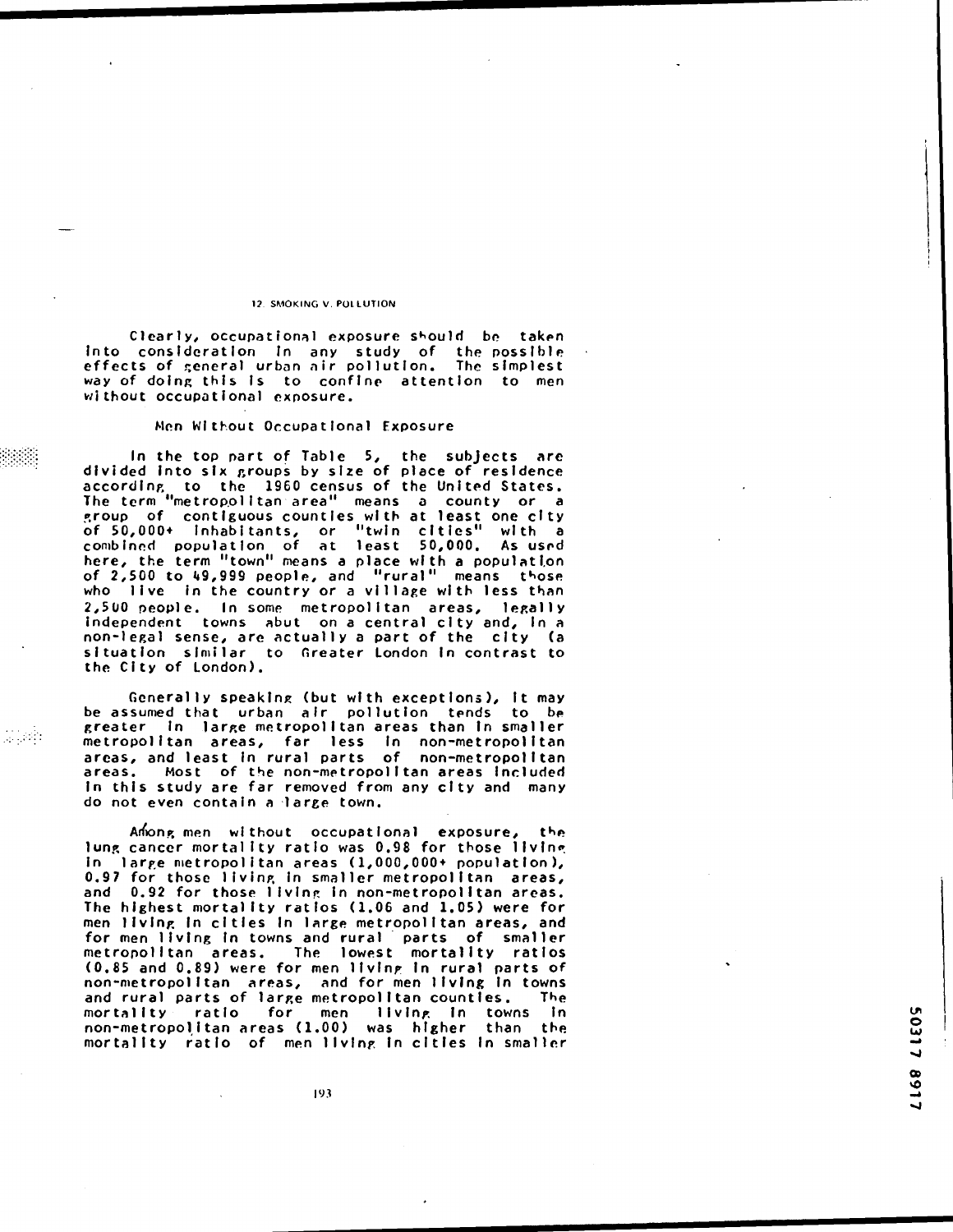### E . CUVLER HAMMOND

metropolitan areas (0 .92) . This set of figures pives little or no support to the hypothesis that urban air pollution has an important effect upon lunr cancer death rates .

Los Angeles county in California, and major<br>parts of two adjacent counties (Riverside and of two adjacent counties (Riverside and Orange), have unusually heavy air pollution In respect to oxidants and carbon monoxide (13). They also have high air pollution In terms of total suspended particulate matter and benzene-soluble particulate matter. The lung cancer mortality ratio for men living In these three counties was the same as for all subjects without occupational exnosure  $(0.96)$ .

Data are shown for farmers, includine retired farmers living in towns, but excluding: 1) farmers<br>living in metropolitan areas of 500,000+ population living in metropolitan areas of  $500,000+$ and 2) retired farmers living In cities or In metropolitan areas of 500,000+ population. The majority of these farmers lived In strictly rural areas far from any large city -- and far from any major medical center . Their lung cancer mortality ratio was only 0.76. We suspect that this figure is artificially low for two reasons :

i

i

1

- 1) In strictly rural areas of the United States there are usually few doctors and usually little In the way of medical facilities. Under such conditions, some deaths due to lung cancer may be mistakenly attributed to other causes .
- 2) In past times, when a farmer's health began to fail, he usually remained on the farm and his son took over the work . Today, he Is far more likely to move to This selective removal from rural areas of men In ill health reduces the death rate In rural areas .

Data on the mean level of suspended particulate matter In the air of 57 American cities is provided In Statistical Abstracts in the United States, 1970 (25), for the year 1968, The mean levels ranged from 32 mg/m3 to 306 mg/m3 . It Is likely that the mean level in some of the cities changed considerably

194

v œ  $\frac{1}{\infty}$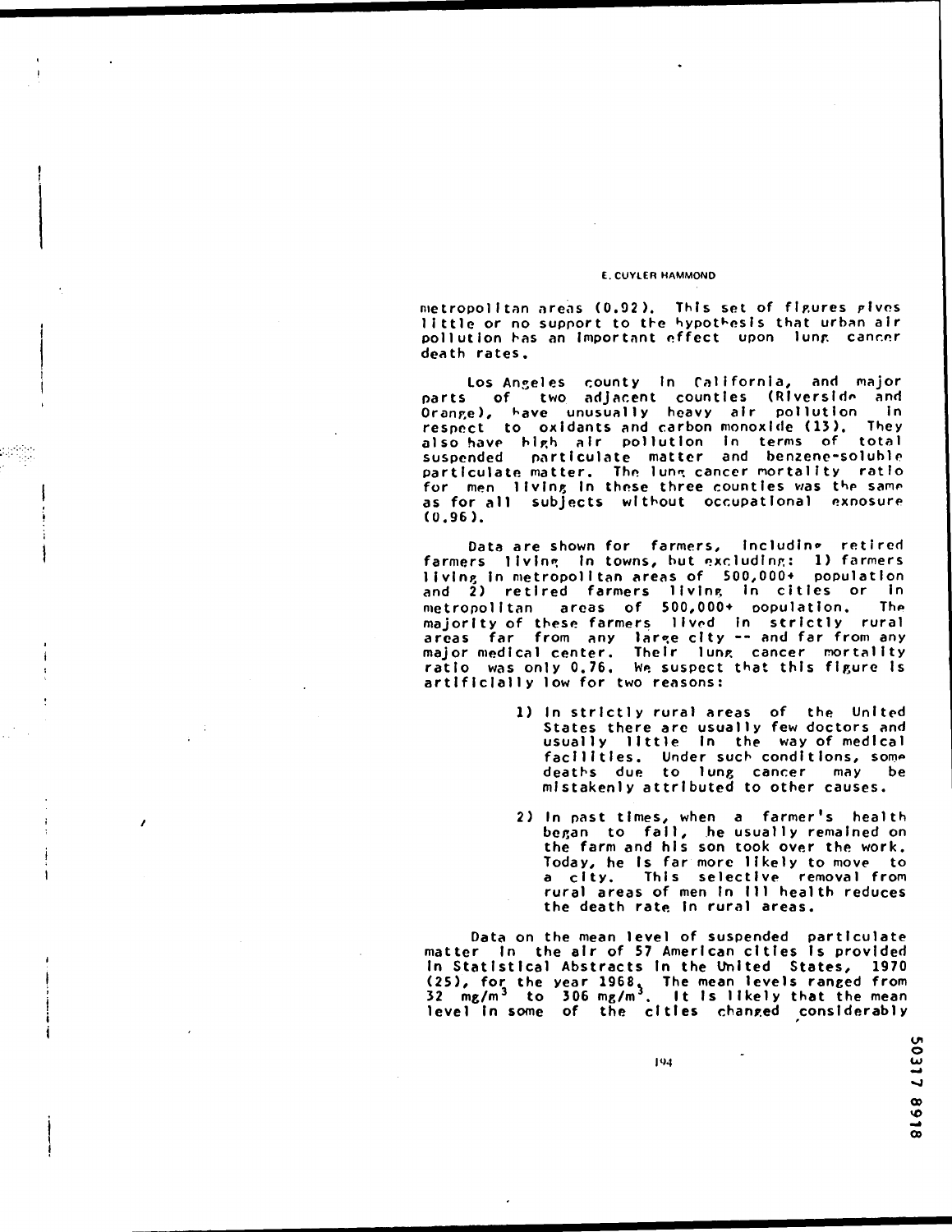during the last four decades or so. However, lacking evidence to the contrary, we will assume that the rank order of these cities in respect to suspended matter did not change greatly. Thirty-three of the cities were Included In our study and we divided them Into three groups by mean level of suspended particulate matter in 1968 .

The mortality ratios (for men without occupational exposure) were : 0.89 for cities with the highest mean levels of suspended particulate matter; 0.79 for cities within the intermediate category; and 1.10 for cities with the lowest mean<br>levels of suspended particulate matter. Since it levels of suspended particulate matter. seems unlikely that suspended particulate matter decreases the risk of lung cancer, we conclude that urban air pollution as measured by this Index Is unrelated to death rates from lung cancer .

Statistical Abstracts of the United States, 1970 (25) also provides information on the mean level of benzene-soluble organic matter for the year 1968 in the air of 55 cities, 31 of which were included in the study. As shown in Table 5, there appears to be little if any association between lung cancer mortality ratios and this index of urban pollution .

### 3. Anii 8.<br>Ani: 7 CONCLUSION :

dinali.

In a review of the literature published some years ago (26), the authors concluded that there was no firm evidence in support of the hypothesis that general urban air pollution increases the risk of lung cancer to an important degree, if at all. Data from our study supports that conclusion; and we are unaware of any evidence which convincinply leads to a contrary conclusion .

Available evidence does not rule out the possibility that general urban air pollution may perhaps lead to a slight increase in the risk of lung cancer, it also does not rule out the possibility that if no efforts were made to control air pollution, then at some future date It might increasre to a level such that it would result In a significant increase in the risk of lung cancer . Fortunately, for good and sufficient reasons (other than lung cancer risk), steps are now being taken to reduce air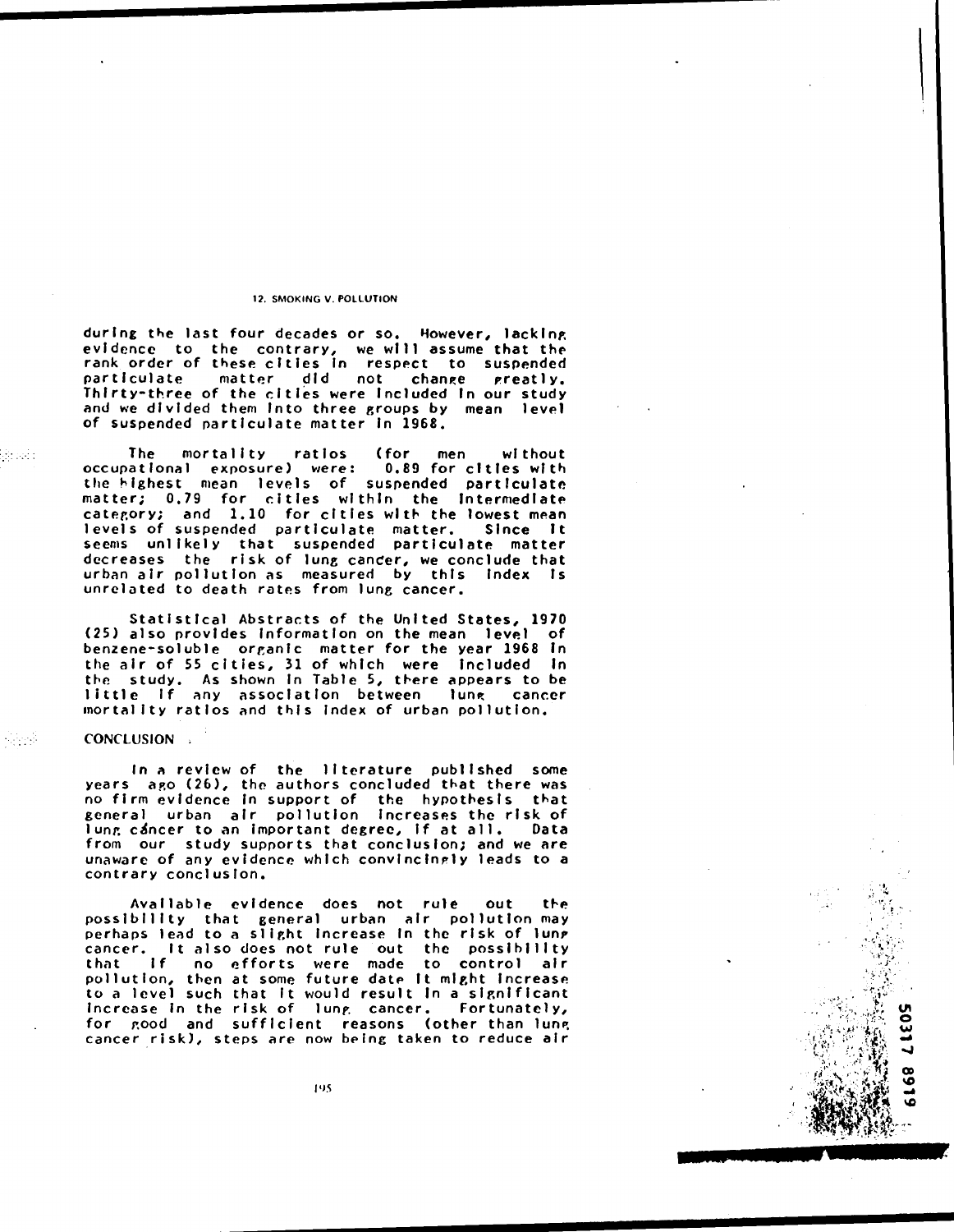# 50317 8920

# <sup>E</sup> .CUYIER HAMMOND

pollution. If reasonably successful, these steps should eliminate the possibility that general urban air pollution will result in an increase in risk of lung cancer at some future date.

A WORD OF CAUTION IS IN ORDER -- Up until now, this discussion has been confined to the subject of general urban air pollution to which all persons living In metropolitan areas are more or less exposed. But people who live in the neighborhood of an industrial plant which discharges a specific type of air pollutant in considerable quantities may be in<br>a different position. Some such pollutants (e.g. Some such pollutants (e.g. asbestos dust) greatly increase the risk of lung cancer among occupationally exposed workers; and it is possible that, In some Instances, exposure of people living in the vicinity of a plant may reach dangerous levels. This matter deserves more attention than it has received in the past.

# REFERENCES

a nanaj<br>Popul

- 1. Public Health Service, U. S. Department of Health, Education, and Welfare. (1971). The Health Consequences of Smoking. Supplement to the 1967 Public Health Service Review. Washington, D. C.
- 2. Royal College of Physicians of London. (1971). Smoking and Health Now. Pitman Publishing Corporation, London.
- 3. Müller, F. H. (1939). Tabakmissbrauch und Lungencarcinom. Z. Krebsforsch 49: 59.
- <sup>4</sup> . Ochsner, A . and De Bakey, M . (1939) . Primary pulmonary mallp,nancy treatment of total pneumonectomy: Analysis of 79 collected cases and presentation of 7 personal cases. Surg. Gynec. & Obst. 68: 435.
- 5. Wynder, E. L. and Graham, E. A. (1950).<br>Tobacco smoking as a possible etiologic factor In bronchlogenic carcinoma: A study of 684 proved cases. J. Amer. Med. Assoc. 143: 329 .

I09,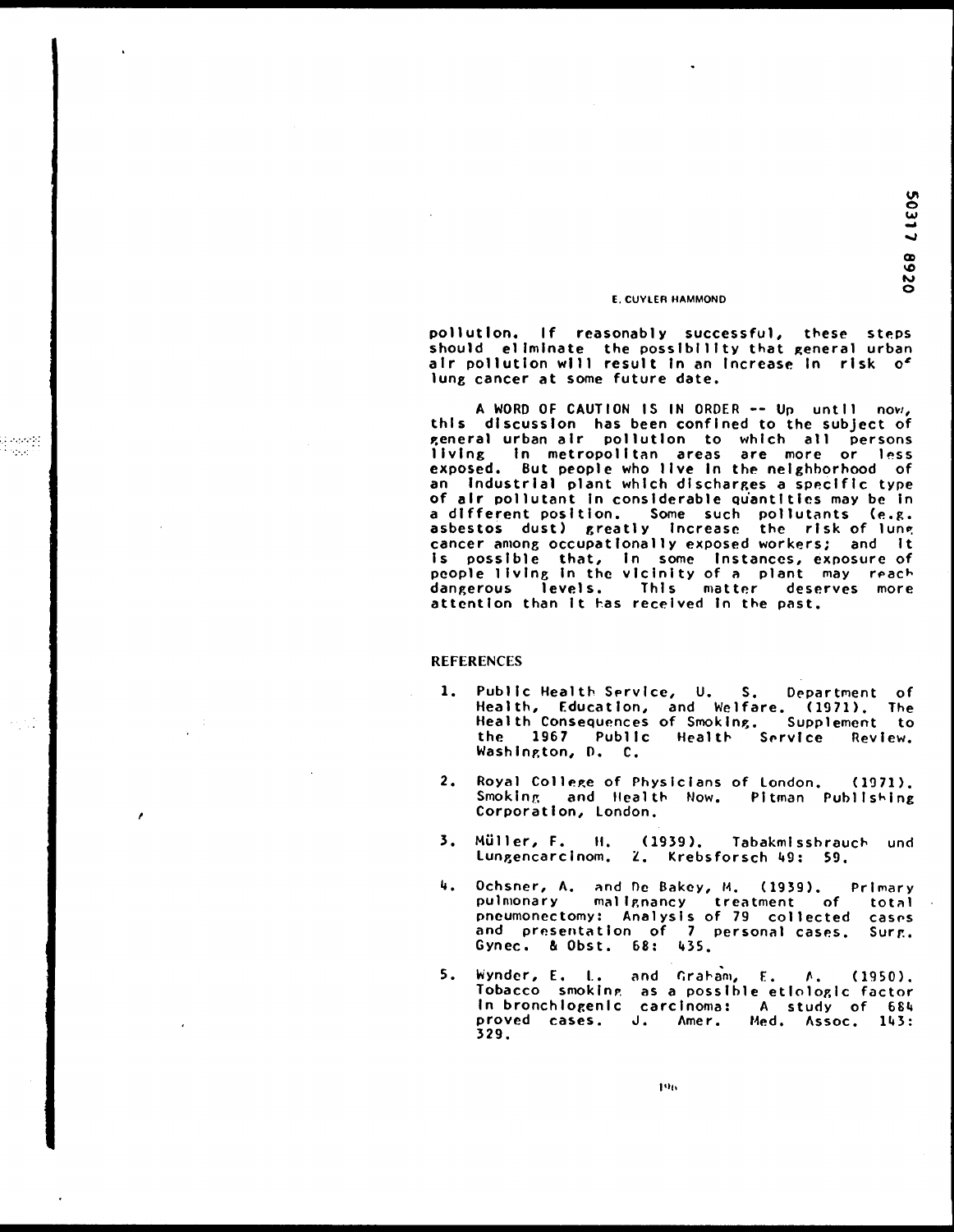- 6. Levin, M. L., Goldstein, H. and Cerhardt, P. R. (1950). Cancer and tobacco smoking: A<br>preliminary report. J. Amer. Med. Assoc. preliminary report. J. Amer. 143: 336.
- 7. Doll, R. and HIll, A. B. (1952). A study of the aetiology of carcinoma of the lung. Brit. Med. J. 2: 1271.

- 8. Doll, R. and Hill, A. B. (1954). The mortality of doctors In relation to thelr smoking habits : A preliminary report . Brit . Med. J. 1: 1451.
- 9. Hammond. E. C. and Horn, D. (1954). The relationship between human smoking habits and death rates: A follow-up study of 187,766 men. J. Amer. Med. Assoc. 155: 1316.
- 10. Best, E. W. R., Josie, G. H. and Walker, C.<br>2006. And Carolina chuir of management in the B. (1961). A Canadian study of mortality in relation to smoking habits: A preliminary report, Canad, J, Pub, Health 52: 99,
- 11. Dorn, H. F. (1958). The mortality of smokers and non-smokers. Proc. Soc. Stat. Sect., Amer. Stat. Assoc. , 34.
- 12. Dunn, J. E., Linden, G. and Breslow, L.<br>(1960). Lung cancer mortality experience of men in certain occupations in California. Amer. J. Pub. Health 50: 1475.
- 13.  $B(-1)$ ,  $P_{1}$ ,  $Dunn$ ,  $J$ .  $E$ . and Breslow,  $L$ . (1967). Cancer of the lung and Los Angeles-tyne air pollution. Prospective Study. Cancer 20: 2139 .
- 14. Hammond, E. C. (1964). Smoking In relation to mortallty and morbidity. Findings in the first thirty-four months of follow-up In a prospective study started in 1959, J. Nat. Cancer Inst.<br>... 32 : 1161 .
- 15. Hammond, E. C. (1966). Smoking in relation to the death rates of one million men and women. Monograph 19, National Cancer Institute, Dept. Health,' Education, and Welfare, Washington, D.  $C., 129.$